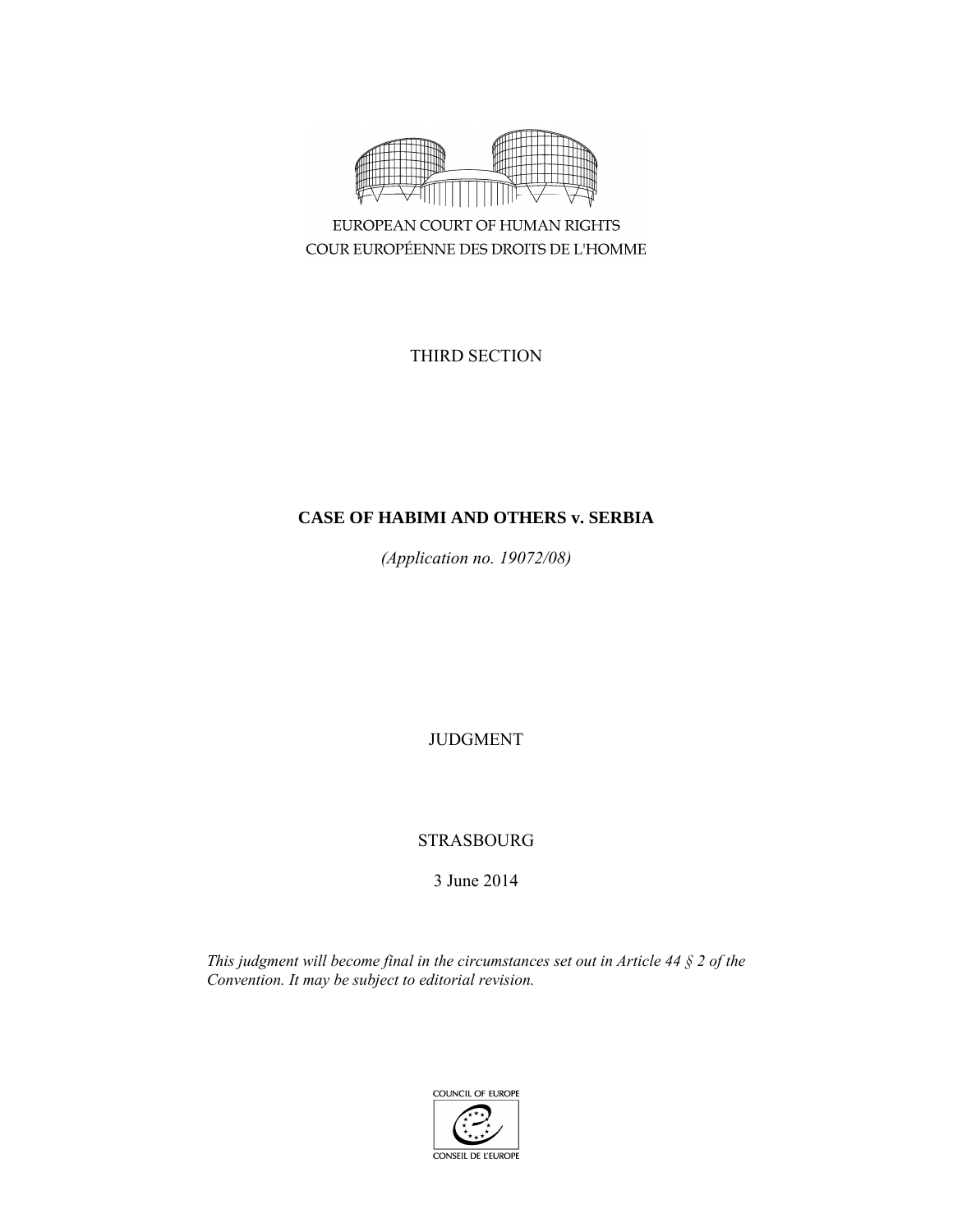#### **In the case of Habimi and Others v. Serbia,**

The European Court of Human Rights (Third Section), sitting as a Chamber composed of:

Josep Casadevall, *President,* 

Alvina Gyulumyan,

Dragoljub Popović,

Luis López Guerra,

 Johannes Silvis, Valeriu Gritco,

 Iulia Antoanella Motoc, *judges,*  and Santiago Quesada, *Section Registrar,*

Having deliberated in private on 13 May 2014,

Delivers the following judgment, which was adopted on that date:

## PROCEDURE

 $\overline{a}$ 

1. The case originated in an application (no. 19072/08) against Serbia lodged with the Court under Article 34 of the Convention for the Protection of Human Rights and Fundamental Freedoms ("the Convention"). The application was brought on 2 April 2008 by a total of 37 applicants ("the applicants"), of whom 36 were Serbian nationals and one, Mr Qerim Binaj, was a national of  $Kosovo<sup>1</sup>$ . The applicants' further personal details are set out in the Annex to this judgment.

2. The applicants were initially represented by Mr D. Vidosavljević, a lawyer practising in Leskovac. As of 23 March 2012, Mr B. Petrović, also a lawyer based in Leskovac, temporarily took over the management of Mr Vidosavljević's law firm. The Serbian Government ("the Government") were initially represented by their former Agent, Mr S. Carić, and subsequently by their current Agent, Ms Vanja Rodić.

3. The applicants alleged that they had been ill-treated during a special police operation of 24 November 2006 and, further, that there was never an effective official investigation into this incident.

4. On 30 August 2010 the application was communicated to the Government. On 1 February 2014 the Court changed the composition of its Sections (Rule 25 § 1). This case was thus assigned to the newly composed Third Section (Rule 52 § 1).

<sup>&</sup>lt;sup>1</sup> All reference to Kosovo, whether to the territory, institutions or population, in this text shall be understood in full compliance with United Nations Security Council Resolution 1244 and without prejudice to the status of Kosovo.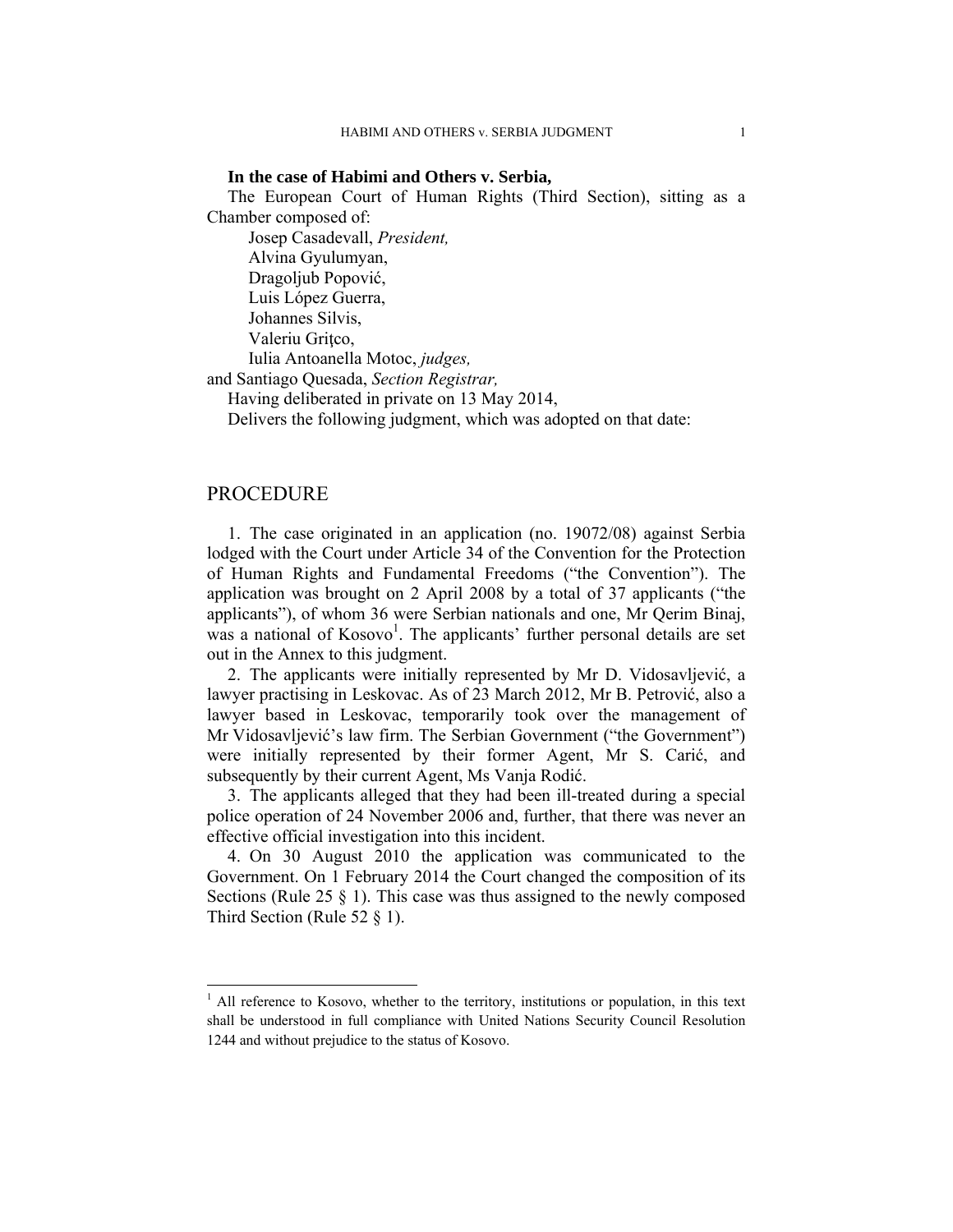# THE FACTS

### I. THE CIRCUMSTANCES OF THE CASE

5. The facts of the case, as submitted by the parties, may be summarised as follows.

## **A. The general context**

6. In November 2006 protests broke in a number of prisons throughout the country regarding demands for the Serbian Parliament to enact specific amnesty-related legislation.

7. On 22 November 2006, according to various official reports, violent conflicts between the two main groups of prisoners occurred in the Niš Penitentiary. It would appear that a radical group of prisoners clashed with the moderate leaders over how to proceed with the protests.

8. On 23 November 2006 the prevailing group of prisoners requested that all prison staff, including the guards, vacate the dormitories. They also reportedly threatened the prison staff with kidnappings should they fail to comply with this request. The prison staff therefore left the three buildings in question and the prisoners subsequently, at approximately 4.45 p.m., barricaded the entrances with furniture. Almost 600 prisoners were thus left without any official supervision. The security situation in the Niš Penitentiary continued to deteriorate thereafter. The prison authorities assessed that there was a very real threat to the life and health of the prisoners who had refused to take part in the revolt.

9. On the same day the governor of the Niš Penitentiary formed a crises team which decided that a large scale intervention was necessary. The Ministry of Internal Affairs produced a detailed action plan in this regard. It included, *inter alia*, the assessment of the resistance that could be expected on the part of the prisoners, the force needed to overcome this resistance and the need to secure the presence of medical teams during and in the aftermath of the intervention.

10. On 24 November 2006, at around 7.20 a.m., more than 330 special police officers, members of the Gendarmerie, wearing helmets with visors, assisted by prison guards and other security staff, entered the Niš Penitentiary. The protests were brought under control by 8.45 a.m.

11. According to the information subsequently provided by the Ministry of Justice, a total of 79 prisoners had been injured and medically treated. The same document stated that the injuries sustained, except in one case, were slight in character and had been inflicted by means of blunt force trauma.

12. The police maintained that during their intervention a certain number of prisoners had offered active resistance. Many also had certain pre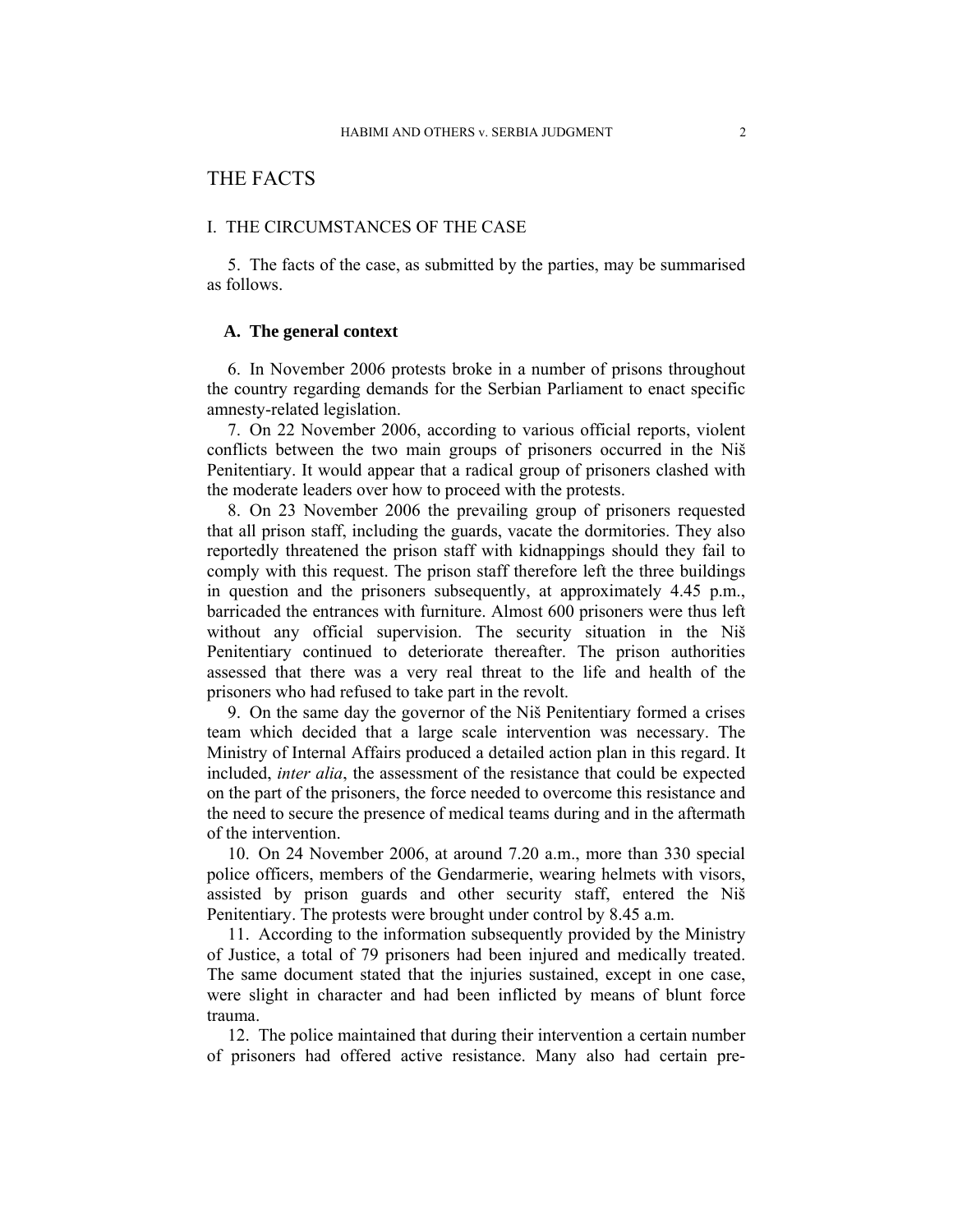existing injuries stemming from a violent conflict which had apparently occurred between the prisoners themselves prior to the intervention. The police lastly noted that some prisoners had been injured as a result of the general commotion that had ensued in the course of the intervention, including prisoners being trampled over by other prisons and/or pushed against the furniture which had been moved into the corridors.

#### **B. The applicants' situation**

13. The applicants claimed that in the course of the intervention and/or shortly thereafter they had been physically abused by the police officers and/or the prisons guards. Concerning the intervention itself, the applicants contended that they had been beaten with baseball bats and truncheons, forced to run between two rows of police officers and/or prison guards who had kicked them as they passed and, lastly, compelled to lie on a cold, concrete floor for hours while being handcuffed. As a result, the applicants allegedly sustained various injuries, such as fractured bones, bruises and wounds all over the body, internal bleeding and brain concussions.

#### **C. The initial proceedings following the intervention**

14. On 24 November 2006, at around 9.30 a.m., the investigating judge of the Niš Municipal Court and the Niš Municipal Public Prosecutor took part in an on-site investigation which found a large number of improvised weapons (i.e. knives, blades and metal pipes) on the premises of the Niš Penitentiary.

15. On 28 November 2006, having reviewed the reports of the police officers who had used restraints in the course of the intervention, the commanding officer of the Gendarmerie unit involved decided that the force used had been lawful and proportionate.

16. On 12 January 2007 the Ministry of Internal Affairs forwarded the minutes of the on-site investigation to the Niš Municipal Public Prosecutor's Office ("NMPPO"). These minutes were accompanied by several police reports, photographic documentation, and a statement listing the objects which had been found in prison following the police intervention.

17. On 8 March 2007 the NMPPO requested information from the police concerning the identity of the injured persons and the reasons for the application of coercive measures.

18. Between 29 March and 11 May 2007 the applicants lodged their criminal complaints against unnamed police officers and a number of prison guards. The latter were, for the most part, identified by their respective first names and/or nicknames. The applicants urged the NMPPO to: (i) establish the full identities of all officials who had participated in their abuse;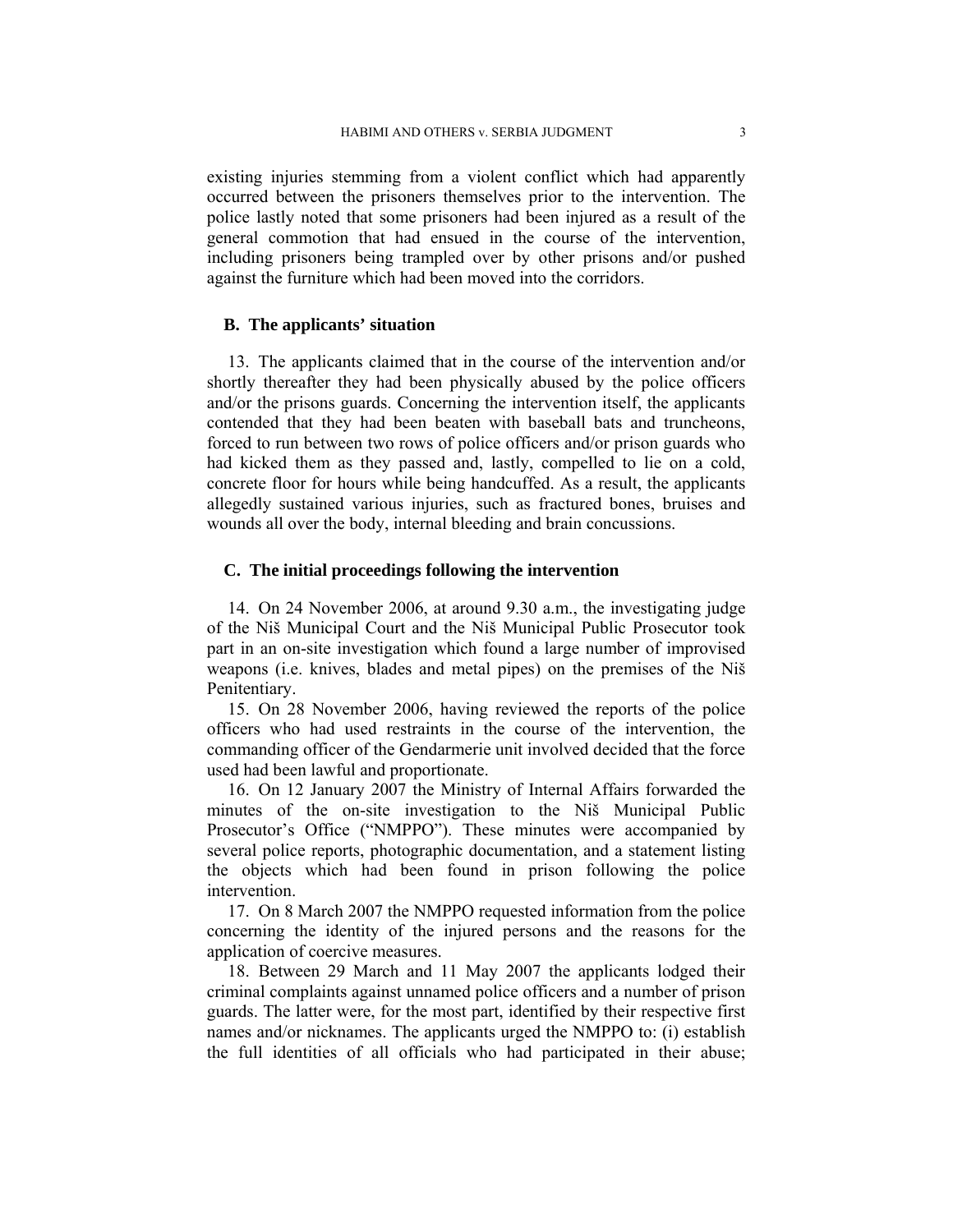(ii) obtain the relevant medical records documenting their injuries; (iii) hear a number of other prisoners who had witnessed their ill-treatment; and (iv) ultimately, press criminal charges against all those responsible.

19. On 4 April 2007 the NMPPO ordered the police to submit the reports prepared in accordance with Article 86 of the Police Act (see paragraph 53 below).

20. On 25 April 2007 the police provided the NMPPO with a list of prisoners who had been injured on 24 November 2006 and subsequently treated at the Niš Hospital. The following applicants were among them: Mr Bajram Baždar, Mr Nenad Đokić, Mr Predrag Aleksić, Mr Robert Franc, and Mr Srđan Lomigora. They were all certified as having sustained different kinds of bruises and/or excoriations. On the same occasion the police identified the twelve prison guards to whom the applicants had referred in their criminal complaints.

21. On 7 May and 20 June 2007 the NMPPO requested the police to interrogate the prison guards in question.

22. On 4 August 2007 the police submitted a report, based partly on statements apparently given by a number of prisoners, to the effect that there had been several violent clashes between the various groups of prisoners on 17, 18 and 23 November 2006, resulting in serious injuries and a criminal prosecution. The twelve prison guards were also questioned and all denied ill-treating the applicants.

23. On 10 October 2007 the NMPPO requested the police to hear the applicants and the eyewitnesses specified in the criminal complaints.

24. On 5, 8, 15 and 19 November 2007 police interviewed the following twenty-five applicants on the premises of the Niš Penitentiary: Mr Srđan Lomigora, Mr Siniša Stanković, Mr Vladimir Ivljanin, Mr Miloš Jurišić, Mr Bratislav Rajković, Mr Slađan Matić, Mr Ivan Šekularac, Mr Vladimir Vasiljević, Mr Qerim Binaj, Mr Ivica Jonović, Mr Dejan Stojanović, Mr Branislav Radulović, Mr Zoran Zdravković, Mr Vukašin Kostić, Mr Goran Ristić, Mr Ivan Tanasković, Mr Bajram Baždar, Mr Minuš Belilović, Mr Zoran Vasić, Mr Ognjen Vujović, Mr Aleksandar Simonović, Mr Ivan Gajić, Mr Zoran Marković, Mr Slaviša Strugar and Mr Dane Glušica. All, except for Mr Aleksandar Simonović, confirmed that they had been abused as described at paragraph 13 above. Some also confirmed having witnessed the abuse suffered by other applicants and identified the prison guards in question. Mr Aleksandar Simonović, for his part, refused to give a statement to the police, explaining that he would only testify before a court of law.

25. On 5 December 2007 the NMPPO decided to reject the applicants' criminal complaints. In so doing, it took into account, *inter alia*, the statements given by the prison guards, the available medical documents, the on-sight investigation, and the conclusion of the police officers' commander to the effect that the force used had been lawful and proportionate.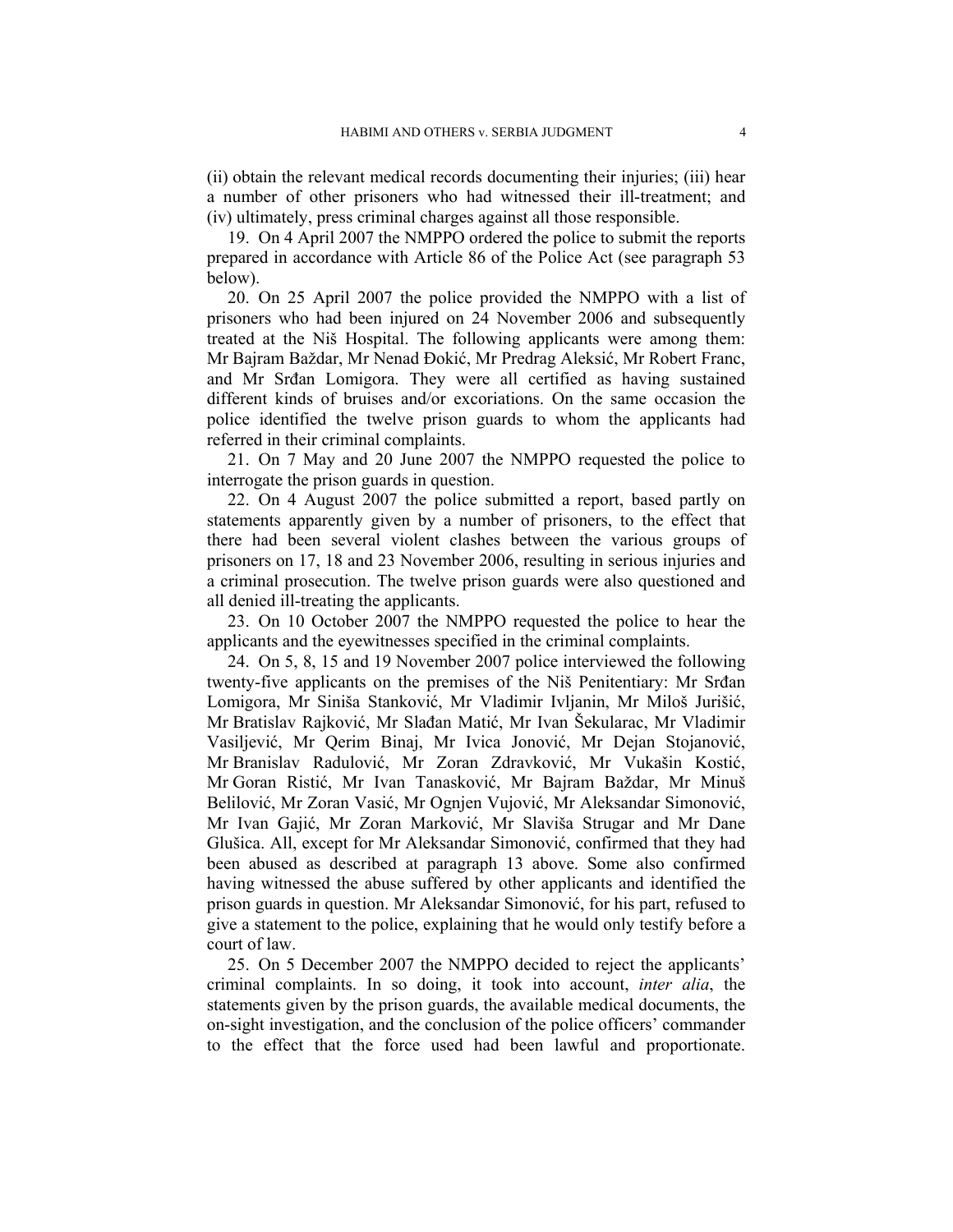Concerning the injuries sustained by the applicants, the NMPPO opined that they had been caused by fights between the prisoners themselves, their falling down the stairs or against the furniture in the course of the operation and/or the prisoners' resistance to the police who had been trying to restore order to the Niš Penitentiary. Lastly, the NMPPO noted that the proportionality of the entire intervention was best evidenced by the fact that despite the large number of prisoners involved, of which some had been armed and dangerous, and the scale of the intervention only a small number of persons had been injured, sustaining, as they did, mostly slight bodily harm.

## **D. The proceedings before the courts**

26. On 11 December 2007 the applicants requested from the investigating judge of the Niš Municipal Court to establish the identity of all police officers and prison guards concerned, with the intention of starting a "subsidiary prosecution" against them (see paragraphs 46 and 47 below). The applicants stated that they knew the prison guards by their first names or nicknames only, while the identity of the police officers could be established through their commanding officer.

27. On 17 April 2008, despite a prior negative opinion expressed by the investigating judge, the pre-trial Chamber of the Niš Municipal Court ordered that the applicants be heard (see paragraph 47 below).

28. On 19 May and 2 June 2008, on the premises of the Niš Penitentiary, the investigating judge of the Niš Municipal Court heard the following applicants: Mr Zoran Marković, Mr Dejan Stojanović, Mr Nenad Đokić, Mr Ivan Gajić, Mr Bojan Vučković, Mr Branislav Radulović, Mr Vladimir Vasiljević, Mr Minuš Belilović, Mr Ivan Šekularac, Mr Zoran Antić, Mr Nenad Jovanović, Mr Slaviša Strugar, Mr Ivan Tanasković, Mr Aleksandar Simonović, Mr Siniša Stanković, Mr Saša Stevanović, Mr Ivica Jonović, Mr Vukašin Kostić, Mr Bajram Baždar, Mr Zoran Vasić, Mr Ognjen Vujović and Mr Qerim Binaj. All applicants, except for Mr Minuš Belilović, Mr Zoran Antić, Mr Nenad Jovanović, Mr Aleksandar Simonović and Mr Vukašin Kostić recounted the alleged abuse suffered at the hands of the police officers and/or prison guards. Some of them identified, by first name or nickname, the prison guards in question but none could provide any details regarding the identity of the police officers since they had visors covering their faces. Mr Minuš Belilović, however, stated that despite having been ill-treated by the police he did not want anyone to be convicted for the incident and had therefore decided to withdraw his complaint. Mr Zoran Antić and Mr Nenad Jovanović stated, respectively, that they were not the persons of the same name and surname who had complained of police brutality. Mr Aleksandar Simonović described his alleged ill-treatment by the police and prison guards but stated that "out of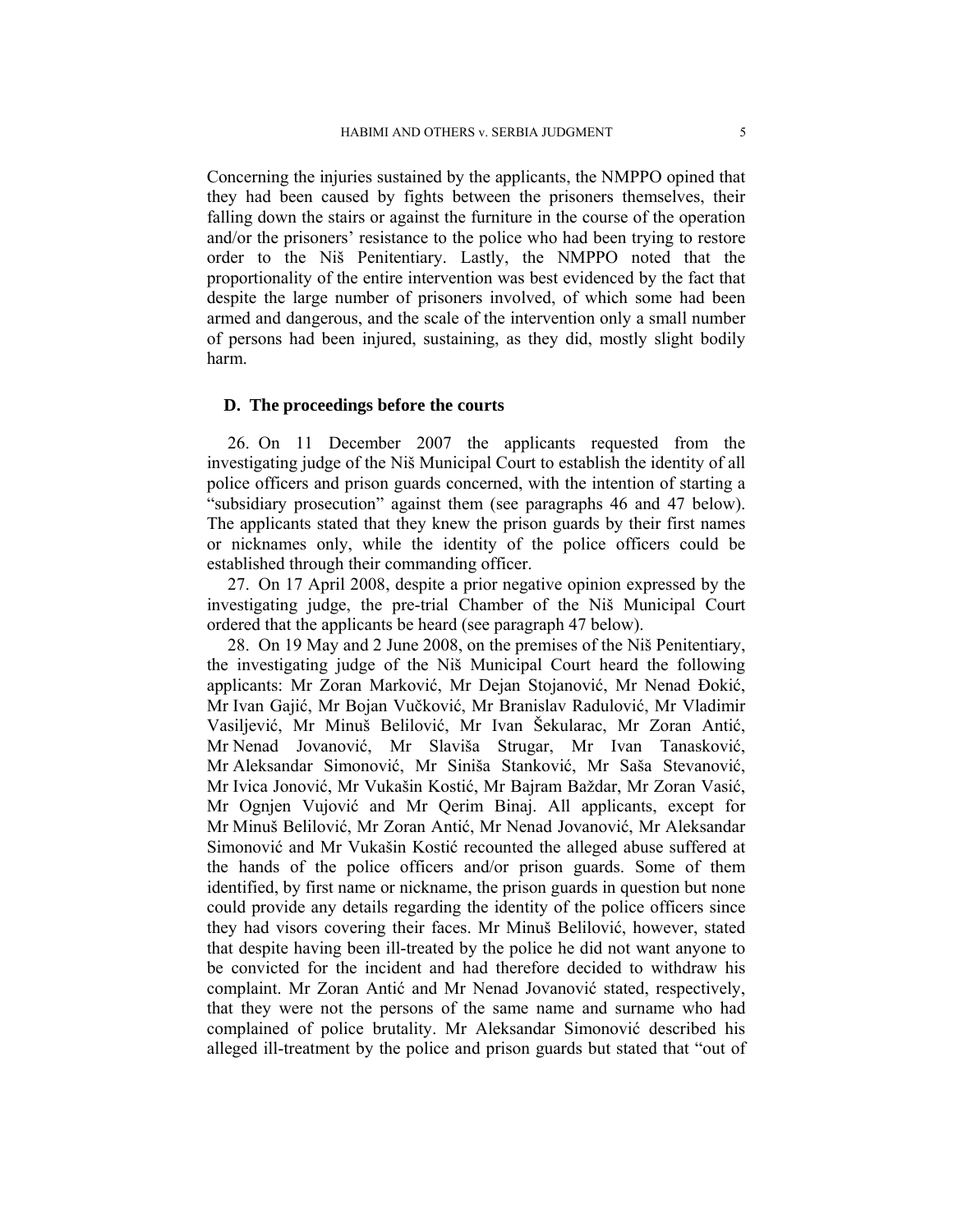fear" he did not want to name the persons concerned. Mr Vukašin Kostić related that he was sorry to have been involved in the incident at all and would like to withdraw his criminal complaint.

29. Though duly informed of the hearing held on 2 June 2008, the applicant's counsel did not attend it. On 3 June 2008 he informed the investigating judge that he had had to attend another hearing, in a different case, scheduled earlier.

30. On 3 June 2008 the investigating judge invited the applicants' counsel to provide the court with information as to the whereabouts of a number of applicants who had in the meantime been released or transferred to another penitentiary.

31. On 16 June 2008 the applicants' counsel responded by stating that he was not obliged to comply with this request. The investigating judge should instead have addressed his request to the Niš Penitentiary.

32. On 30 June and 2 July 2008 the Zabela Penitentiary and the Vranje District Prison informed the investigating judge that four applicants, Mr Miloš Jurišić, Mr Vladimir Ivljanin, Mr Robert Franc and Mr Dane Glušica, were not in their custody.

33. On 4 July 2008 the investigating judge heard another two applicants, Mr Srđan Lomigora and Mr Zoran Zdravković, in his own office. They recounted the abuse allegedly inflicted by the police and/or the prison guards but could not identify the police officers because of their visors. Mr Zoran Zdravković further stated that since he had only recently arrived to the Niš Penitentiary he could not identify the prison guards in question.

34. On the same day the Niš Penitentiary informed the investigating judge that out of the twelve applicants who had yet to be heard some had been moved to other penitentiaries, specifying which, and some released, specifying their home addresses. It subsequently transpired that one of these applicants, Mr Ramadan Ljatifi, had escaped from prison.

35. On 18 July 2008 the investigating judge of the Raška Municipal Court, acting on the request of the Niš Municipal Court, heard another applicant, Mr Darko Savić, who described the alleged abuse suffered in the course of the police intervention. He could not, however, identify the officers because of their visors.

36. Between 5 September and 5 December 2008 the investigating judge of the Niš Municipal Court received minutes of the interrogations of another seven applicants, specifically Mr Vladimir Ivljanin, Mr Adnan Habimi, Mr Miloš Jurišić, Mr Zoran Matović, Mr Robert Franc, Mr Bratislav Rajković and Mr Dane Glušica, carried out before the municipal courts in Prokuplje, Leskovac, Kraljevo, Sremska Mitrovica and Požarevac. All applicants reaffirmed that they had been beaten by the police and/or prison guards during the intervention and all, except for Mr Miloš Jurišić, identified by name the prison guards who had taken part in the alleged abuse. Mr Robert Franc further gave a physical description of one of the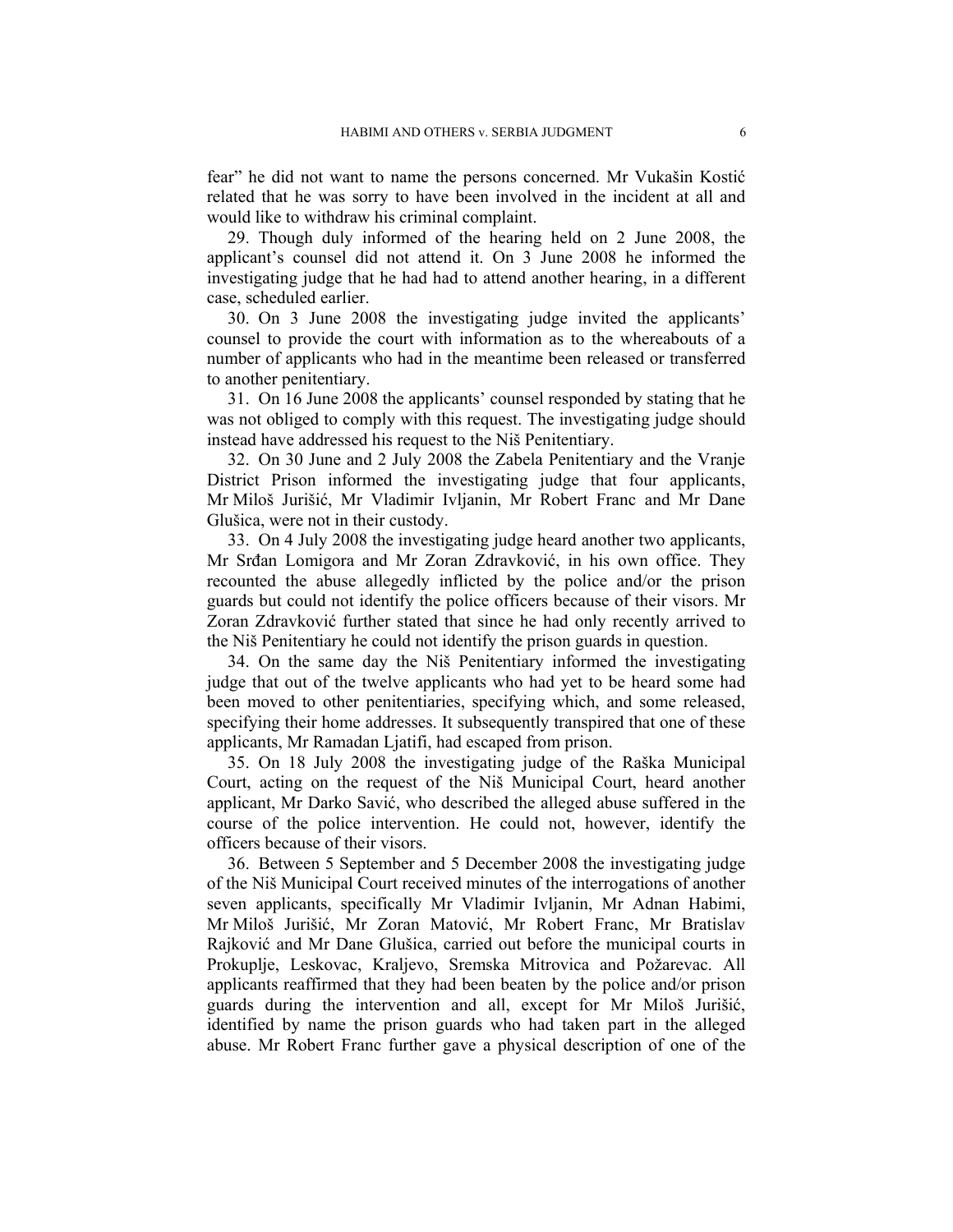police officers who had allegedly ill-treated him since this officer's face had been visible. Mr Vladimir Ivljanin, in addition, provided a detailed written statement containing a thorough account of his alleged abuse during the intervention and subsequently. In support of these assertions he offered the names of the prison guards in question, the name of the police officer who had allegedly beaten him, a list of eleven prison guards who could allegedly confirm that he had been denied medical assistance, and the names of several dozen prisoners and prison gourds who had witnessed his alleged abuse and/or seen his injuries.

37. On 10 November 2008 applicant Mr Ivica Jonović withdrew his request filed with the investigating judge.

38. On 22 December 2008 the investigating judge informed the applicants' counsel that he had complied with the instructions of the pretrial Chamber and that it was now up to the applicants to decide whether to take over the prosecution of the case in the capacity of subsidiary prosecutors within a period of eight days (see paragraphs 46-49 below).

39. On 31 December 2008 the applicants' counsel complained to the investigating judge that he was effectively deprived of the possibility to take over the prosecution of the case on behalf of his clients. Specifically, the investigating judge had, in breach of Articles 257 and 259 of the Code of Criminal Procedure, failed to provide him with the case file which could have enabled him be informed of the available evidence and of the identities of the perpetrators in question (see paragraphs 48 and 49 below). Also, a period of eight days was simply too short.

40. On 8 January 2009 the investigating judge addressed the applicants' counsel. He stated, *inter alia*, that the latter had shown very little interest in the case to date, having never sought access to the case file or attended the hearings. Moreover, some of the applicants had themselves indicated that they had lost all contact with their lawyer. Finally, the investigating judge recalled that counsel acting on behalf of subsidiary prosecutors were not entitled to be provided with the case file but could review it on the court's own premises.

#### **E. Other relevant facts**

41. On 31 January 2007 the NMPPO decided that there were no grounds to bring a criminal case against any of the prisoners involved in the revolt and explained that they had never had the intent to use force in order to escape from prison which was a necessary precondition for the existence of the crime provided for in Article 338 of the Criminal Code (see paragraph 44 below).

42. On 21 January 2009 a number of applicants, specifically Mr Adnan Habimi, Mr Ljubomir Simić, Mr Srđan Lomigora, Mr Bojan Vučković, Mr Bajram Baždar, Mr Branislav Radulović, Mr Darko Savić, Mr Qerim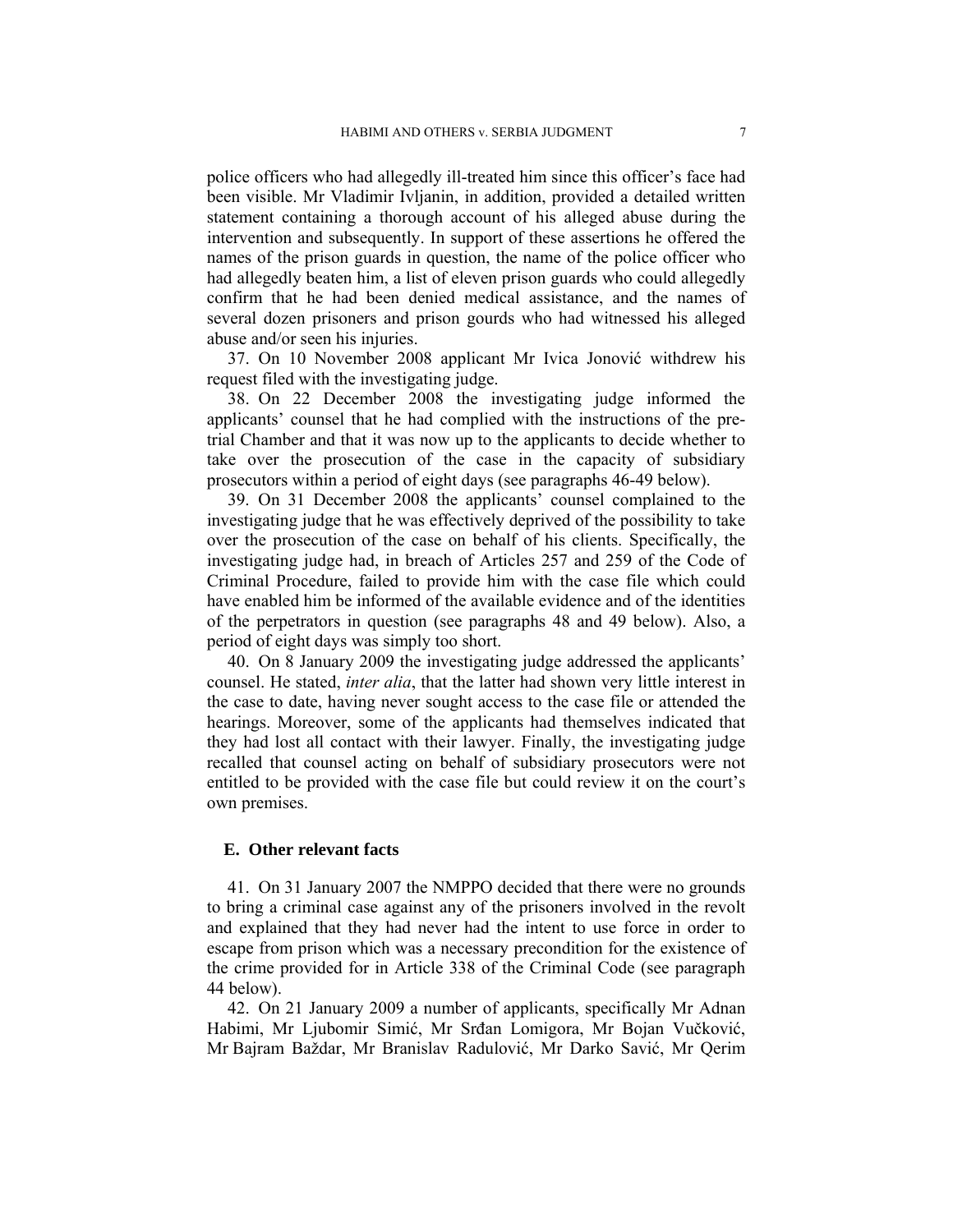Binaj and Mr Nenad Đokić, requested from the Niš Hospital, through their counsel, to provide them with copies of their respective medical files. On 23 January 2009, however, the Niš Hospital declined to do so since this would be in breach of Article 37 of the Health Care Act (see paragraph 55 below).

43. Based on the copies of the partly inconsistent documents containing medical information, received by the Court after the communication of the present application, the Government maintained that between 24 November and 30 November 2006 the following applicants had not received any medical treatment or, if they had, no physical injuries had been recorded in the course of the examination: Mr Miloš Jurisić, Mr Ramadan Ljatifi, Mr Vladimir Vasiljević, Mr Ivica Jonović, Mr Nenad Jovanović, Mr Vukašin Kostić, Mr Ivan Tanasković, Mr Minuš Belilović, Mr Ivan Gajić, Mr Slaviš Strugar, Mr Zoran Matović and Mr Zoran Antić. The remaining applicants, in view of the available documentation, seemed to have sustained injuries essentially corresponding to those described at paragraph 13 above. Three applicants, Mr Adnan Habimi, Mr Bojan Vučković and Mr Mr Srđan Lomigora, also submitted photographs of their respective injuries.

#### II. RELEVANT DOMESTIC LAW

- **A. The Criminal Code (***Krivični zakonik***, published in the Official Gazette of the Republic of Serbia – OG RS – no. 85/05, amendments published in OG RS nos. 88/05, 107/05, 72/09, 111/09 and 121/12)**
- 44. The relevant Articles of this Code read as follows:

#### **Article 137**

"1. Whoever ill-treats another or treats another in a degrading manner shall be punished with imprisonment of up to one year.

2. Whoever ... causes severe pain or suffering to another for such purposes as obtaining from him or a third person a confession, a statement or information, or intimidating or unlawfully punishing him or a third person ... shall be punished with imprisonment from six months to five years.

3. If the offence specified in paragraphs 1 and 2 above is committed by an official acting in an official capacity, the official concerned shall be punished for the offence specified in paragraph 1 with imprisonment from three months to three years, and for the offence specified in paragraph 2 with imprisonment from one to eight years."

#### **Article 338**

"1. Persons who have been deprived of their liberty in accordance with the law, and who have assembled with the intent of obtaining their own forcible release or jointly assaulting persons who have been entrusted with their supervision or for the purpose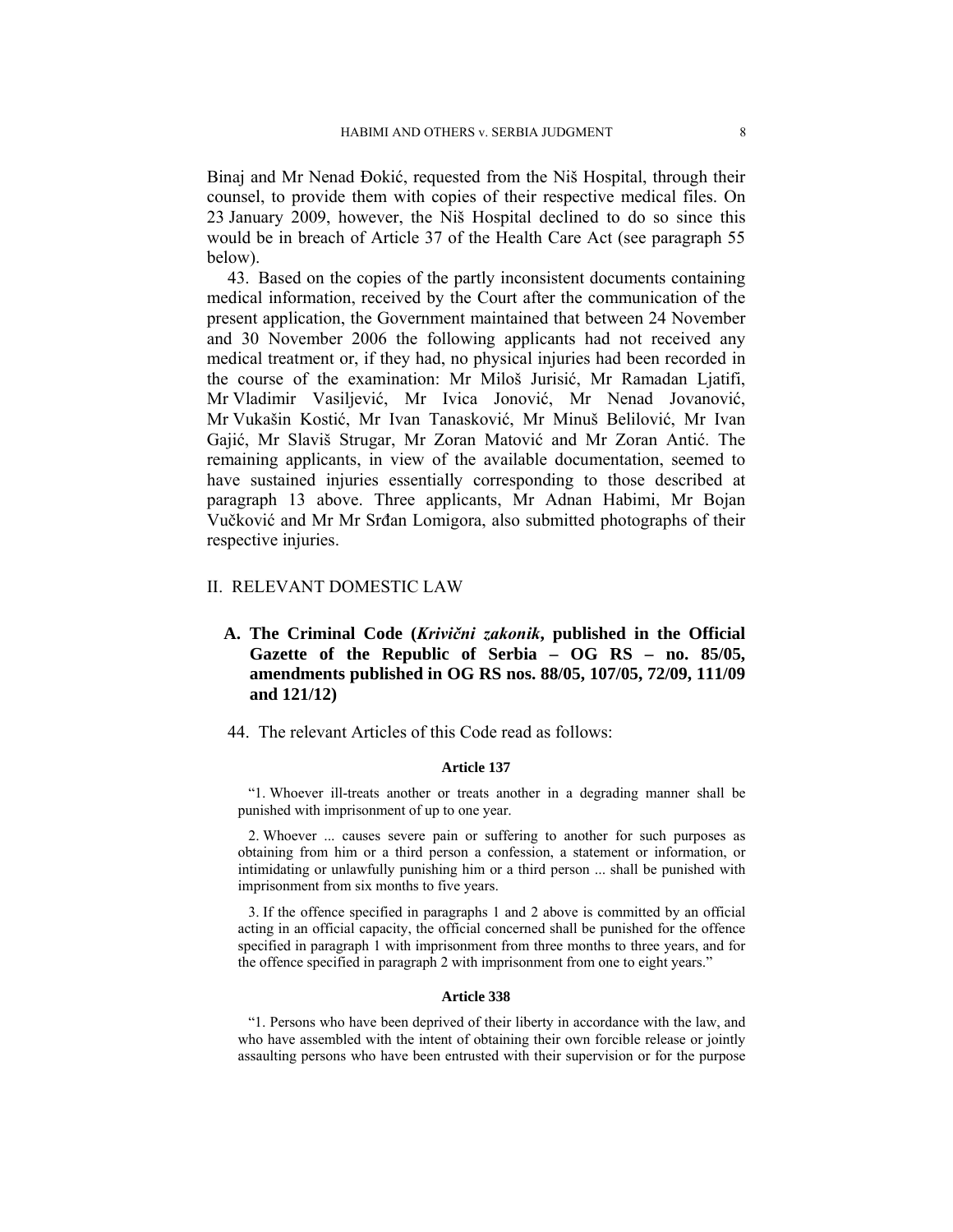of compelling such persons, by means of force or an imminent threat thereof, to undertake certain actions or fail to act in breach of their official duties, shall be punished with imprisonment of up to three years.

2. The perpetrator of the offence specified in paragraph 1 above who has actually resorted to the use of force or made the threat in question shall be punished with imprisonment from six months to five years."

# **B. The Code of Criminal Procedure (***Zakonik o krivičnom postupku***, published in the Official Gazette of the Federal Republic of Yugoslavia – OG FRY – no. 70/01, amendments published in OG FRY no. 68/02 and in OG RS nos. 58/04, 85/05, 115/05, 49/07, 122/08, 20/09, 72/09 and 76/10)**

45. Articles 19, 20, 46 and 235, read in conjunction, provide, *inter alia*, that formal criminal proceedings (*krivični postupak*) may be instituted at the request of an authorised prosecutor. In respect of crimes subject to prosecution *ex officio* the authorised prosecutor is the public prosecutor personally. The latter's authority to decide whether to press charges, however, is bound by the principle of legality which requires that he must act whenever there is a reasonable suspicion that a crime subject to prosecution *ex officio* has been committed. It makes no difference whether the public prosecutor has learnt of the incident from a criminal complaint filed by the victim or another person, or indeed even if he has only heard rumours to that effect.

46. Article 61 provides that should the public prosecutor decide that there are no bases to press charges, he must inform the victim of this decision, who shall then have the right to take over the prosecution of the case on his own behalf, in the capacity of a "subsidiary prosecutor", within eight days from the notification of that decision.

47. Articles 64  $\S$  1, 239  $\S$  1, and 242, taken together, provide that when the alleged perpetrator of a crime remains unknown a subsidiary prosecutor shall be entitled to petition the investigating judge to undertake specific, additional, measures aimed at the establishment of his identity (*pojedine predistražne radnje*) prior to deciding on whether or not to seek the institution of a formal judicial investigation (*pokretanje istrage*). Should the investigating judge reject this request, it shall, pursuant to Article 243 § 7, be up to the pre-trial Chamber of the same court to rule on the matter.

48. Article 257 § 2 provides that, once a formal judicial investigation has been completed, the investigating judge shall provide the public prosecutor with the case file who shall then have fifteen days to decide on how to proceed, i.e. whether to ask for additional information from the investigating judge, lodge an indictment with the court, or drop the charges in question.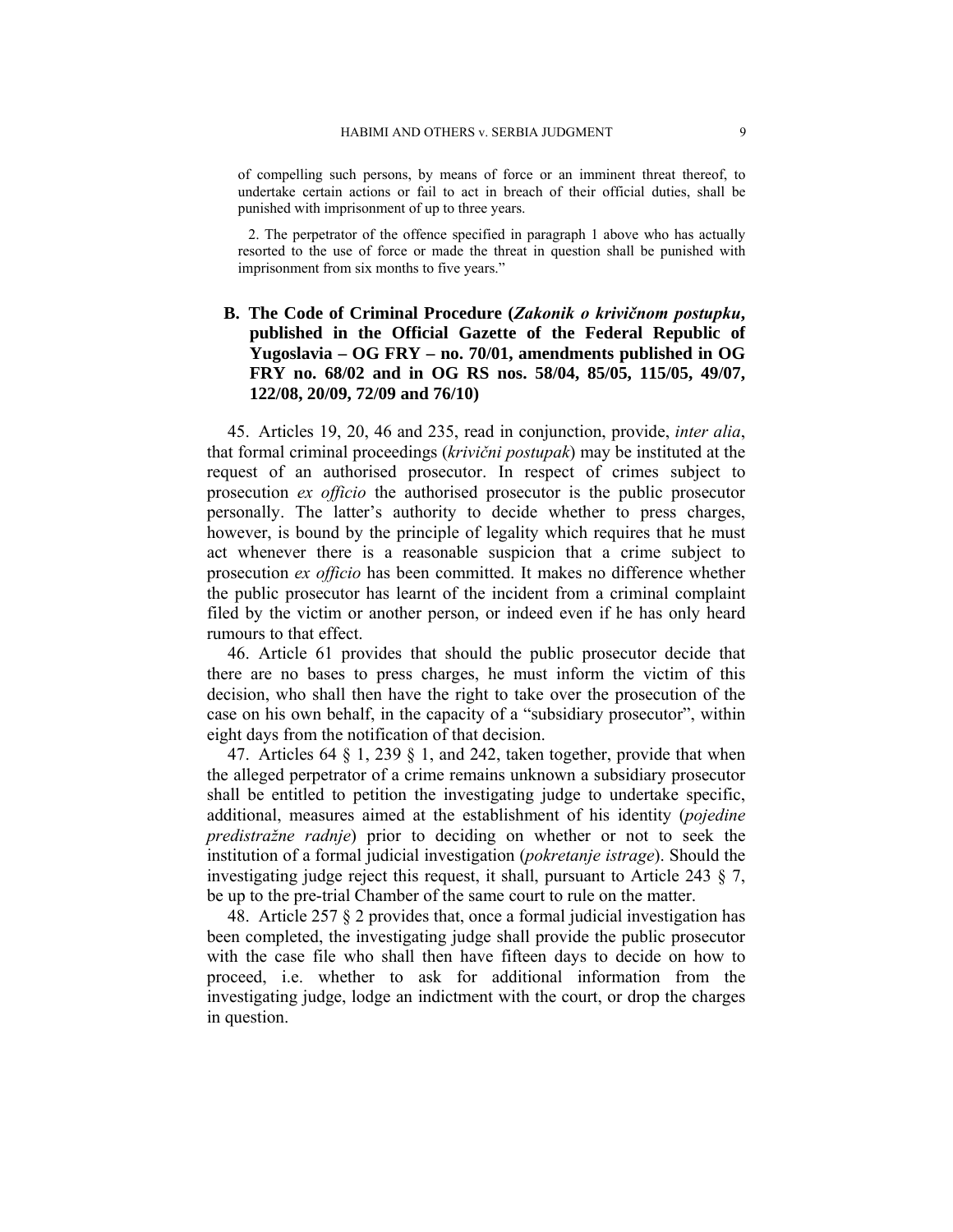49. Article 259 § 2 provides, *inter alia*, that the provisions of Article 257 § 2 shall also be applied, *mutatis mutandis*, to a subsidiary prosecutor.

# **C. The Enforcement of Criminal Sanctions Act (***Zakon o izvršenju krivičnih sankcija***; published in OG RS no. 85/05, amendments published in OG RS no. 72/09)**

50. Article 128 provides that coercive measures may be used against prisoners when necessary to prevent an escape, a physical attack on or an injury to other persons or the infliction of self-injuries. Coercion may likewise be applied when it is deemed necessary in order to prevent material damage and/or overcome the prisoners' active or passive resistance.

51. Article 129 lists the various types of coercive measures that can be used with respect to prisoners (i.e. physical force, restraints, isolation, rubber truncheons, water hoses, chemical substances and firearms) but requires strict proportionality in their application.

52. Article 130 provides, *inter alia*, that immediately following the application of coercive measures, except when only restraints have been used, the prisoner must be medically examined. The medical examination of the same prisoner shall also be repeated between twelve and twenty-four hours thereafter. A written report on the incident prepared by the security services, as well as a medical report, shall be submitted to the prison governor without delay. The medical report shall include the prisoner's own account of the events at issue, the doctor's assessment of the injuries sustained, if any, and the doctor's opinion on the relationship between the coercive measures applied and any injuries sustained. The prison governor shall inform the Ministry of Justice of the coercive measures used and shall provide it with a written report in this regard within a period of twenty-four hours.

### **D. The Police Act (***Zakon o policiji***, published in OG RS no. 101/05)**

53. Article 86 provides that, whenever force has been used, the police officer concerned shall submit a written report to his superior within twentyfour hours. The latter shall then establish whether the force used was justified and lawful.

54. Articles 84, 85 and 88-109 set out the various types of coercive measures, the detailed conditions in which they may be applied while emphasising the importance of proportionality in this context.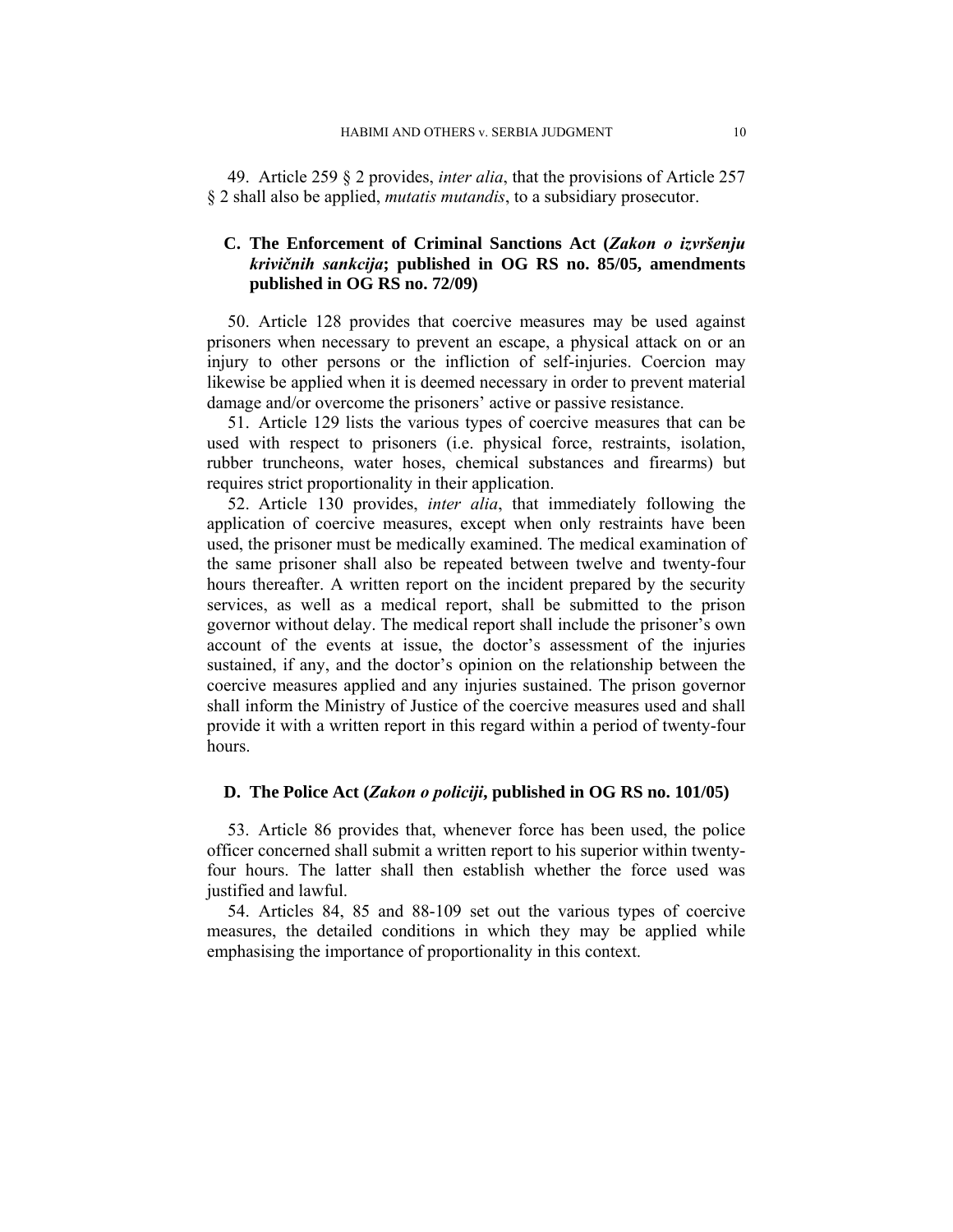## **E. The Health Care Act (***Zakon o zdravstvenoj zaštiti***, published OG RS no. 107/05)**

55. Article 37 provides, *inter alia*, that a patient's personal data, as well as the information contained in his medical documentation, shall be considered as an "official secret" (*službena tajna*) which must, as such, be honoured by all medical staff. The latter, however, may be relieved of this duty based on a decision issued by a court of law or the patient's own consent (in writing or otherwise, providing that it is clear and unequivocal). Lastly, information contained in one's medical documentation may also be provided to certain other State bodies if and when so envisaged in other applicable legislation.

#### III. RELEVANT HUMAN RIGHTS REPORTS

# **A. Human Rights in Serbia – A Comprehensive Report for 2006, Belgrade Centre for Human Rights, published in 2007, p. 218**

### 56. The relevant part of this report reads as follows:

"In early October, around 1,000 prisoners in ... Sremska Mitrovica, Niš and Požarevac launched a protest demanding the adoption of the Amnesty Act ... The same reasons prompted another ... rebellion in November. Around 2,000 prisoners in Sremska Mitrovica and Zabela ... refused to eat because the Amnesty Act ... [had not been adopted] ... The inmates in the Niš prison joined the protest a few days later. Eight days into the protest, some 500 Gendarmerie officers entered the Niš prison and restored order by force, injuring forty inmates ... The Justice Ministry ... claimed that the police had not applied excessive force ..."

# **B. Commission of the European Communities, Serbia 2008 Progress Report accompanying the communication from the Commission to the European Parliament and the Council, Brussels, 5 November 2008, p. 14**

#### 57. The relevant part of this report reads as follows:

"With regard to prevention of torture and ill-treatment and the fight against impunity, judicial control over respect for human rights in prisons has improved ... However, there has been no progress on investigating alleged serious violations of human rights relating to prison riots in 2006."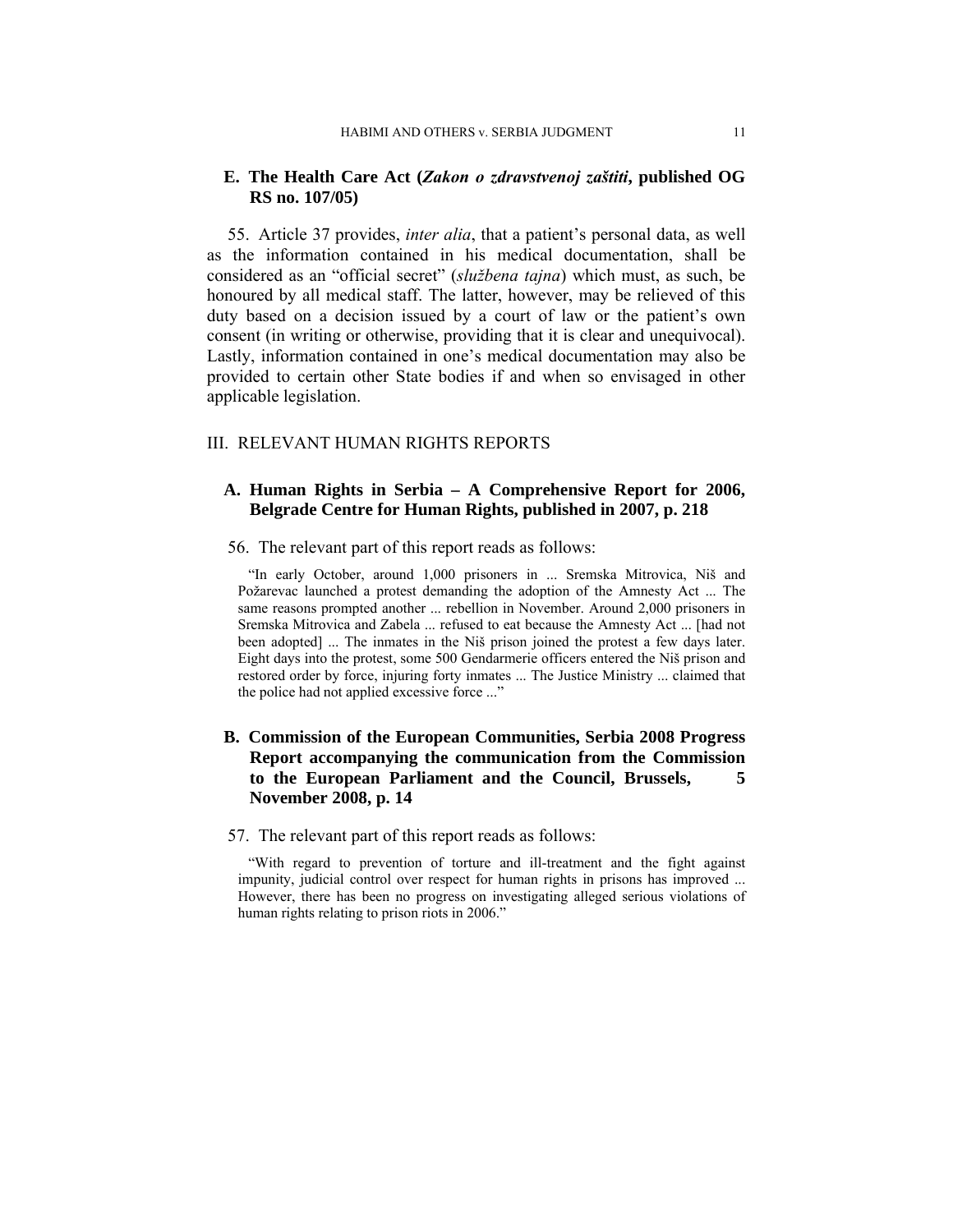# THE LAW

#### I. ALLEGED VIOLATIONS OF ARTICLE 3 OF THE CONVENTION

58. The applicants complained that they had been ill-treated during the police operation of 24 November 2006 and, further, that there was never an effective official investigation carried out in this connection.

59. The applicants relied on Article 3 of the Convention, which provision reads as follows:

"No one shall be subjected to torture or to inhuman or degrading treatment or punishment."

#### **A. Admissibility**

60. The Government maintained that since there was no medical evidence that they had been injured during the police intervention of 24 November 2006 the applicants whose names have been listed at paragraph 43 above cannot be considered as "victims" within the meaning of the Convention.

61. The Government further submitted that, following the investigating judge's decision of 22 December 2008, all applicants had failed to seek additional information for him or, alternatively, lodge an indictment with the Niš Municipal Court (see paragraph 38 above). One of the applicants, Mr Ivica Jonović, had even specifically withdrawn his charges on 10 November 2008 (see paragraph 37 above). In such circumstances, the application as a whole was likewise inadmissible due to the applicants' failure to exhaust effective domestic remedies.

62. The Court considers that the these objections go to the very heart of the question whether the applicants had indeed suffered a substantive and/or a procedural violation of Article 3 and would more appropriately be examined at the merits stage. The application is also not manifestly illfounded, within the meaning of Article 35 § 3 (a) of the Convention, and is not inadmissible on any other ground. It must therefore be declared admissible.

# **B. Merits**

#### *1. The parties' submissions*

#### **(a) The applicants' submissions**

63. The applicants reaffirmed their complaints.

64. They further maintained that they had all been abused in the course of the intervention by the police and/or the prison guards, including the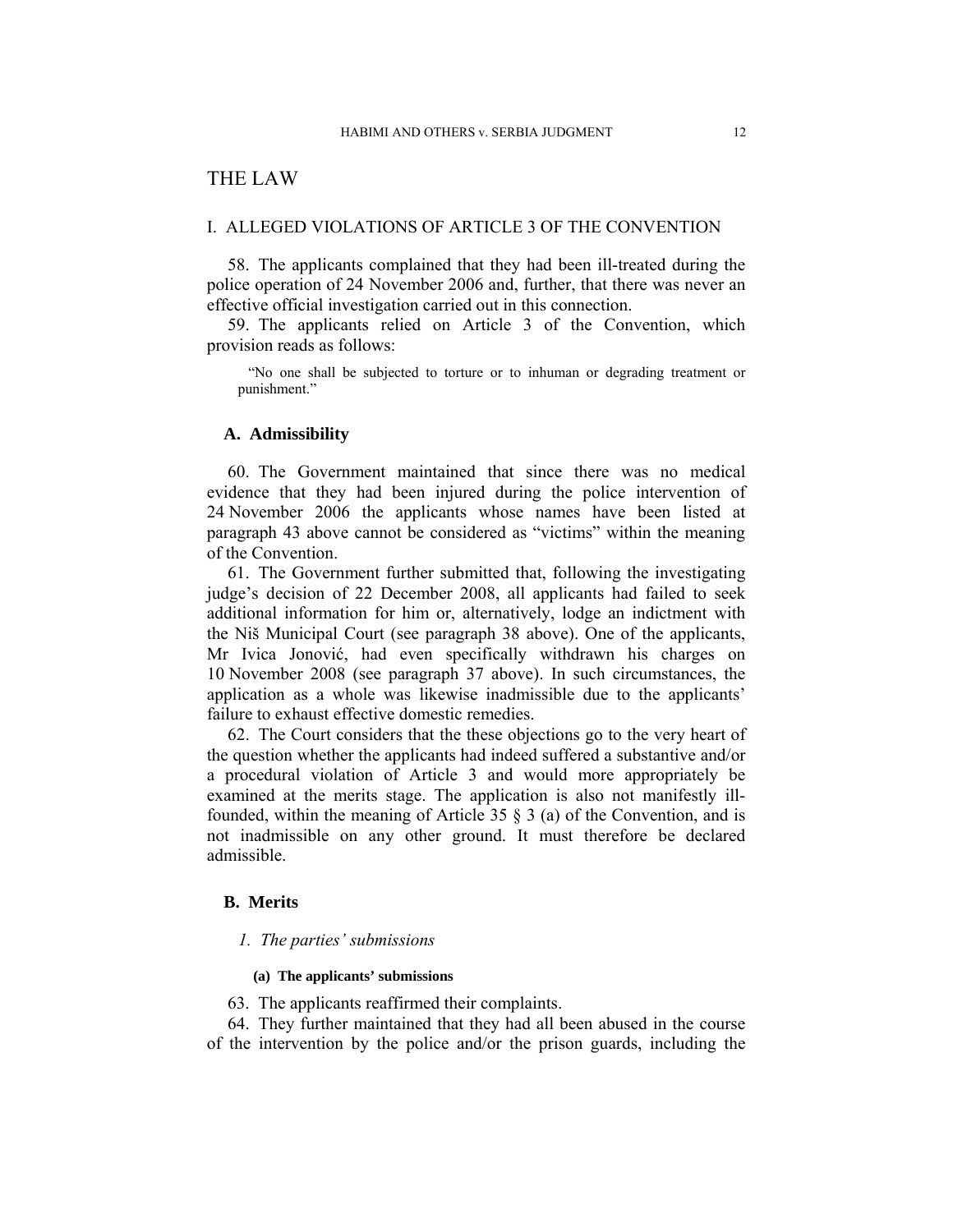twelve applicants specifically referred to by the Government. In any event, it was up to the official investigation to show that there had been no illtreatment but it never did so convincingly. The applicants also argued that a lack of supporting medical evidence in some cases did not mean that they had not been abused but merely that no medical assistance had been provided. There was also no proper medical analysis of how, exactly, were each of the applicants' injuries inflicted even though this was necessary in order to rule out any disproportionate use of force on the part of the authorities. The NMPPO likewise decided that there were no grounds to press criminal charges against the applicants for the crime of prison revolt, which indicated that the police had in fact encountered no resistance during the operation.

65. The applicants recalled that the investigating judge of the Niš Municipal Court had initially refused to proceed based on their request lodged in the capacity of subsidiary prosecutors. Ultimately, he was ordered to do so by the pre-trial Chamber, but even then only the applicants themselves were reheard and the hearings took place on the premises of the Niš Penitentiary, where the abuse had occurred, not in a courtroom. The investigating judge further ordered the applicants' counsel to provide the home addresses of those applicants who had been released in the meantime even though he should have obtained this information from the prison authorities directly. Also, the applicants' counsel was not provided with a list of the prison guards' names, surnames and other personal data, despite the fact that this information was known to the investigating judge, while the identity of the police officers involved was never even explored. Finally, the applicants' counsel pointed out that he had not been provided with the court's case file and was, instead, merely informed that he could review it on the court's premises within a very short period of time. All this meant that the applicants had effectively been deprived of their right to take over the prosecution of their case as subsidiary prosecutors.

#### **(b) The Government's submissions**

66. The Government maintained that the facts of the case disclosed no breach of the applicants' rights under Article 3 of the Convention, substantive or procedural.

67. They recounted, in some detail, the general context in which the police operation had taken place and concluded that the use of force had been lawful, legitimate, necessary and proportionate. Indeed, although almost 600 prisoners were involved the entire operation lasted for less than an hour and a half and only a small number of prisoners were injured despite the fact that many were armed and dangerous. The operation was thus well-planned and well-executed and was only undertaken as a measure of last resort. Besides, the reasons given by the NMPPO for their decision not to press charges against the prisoners for the crime of prison revolt were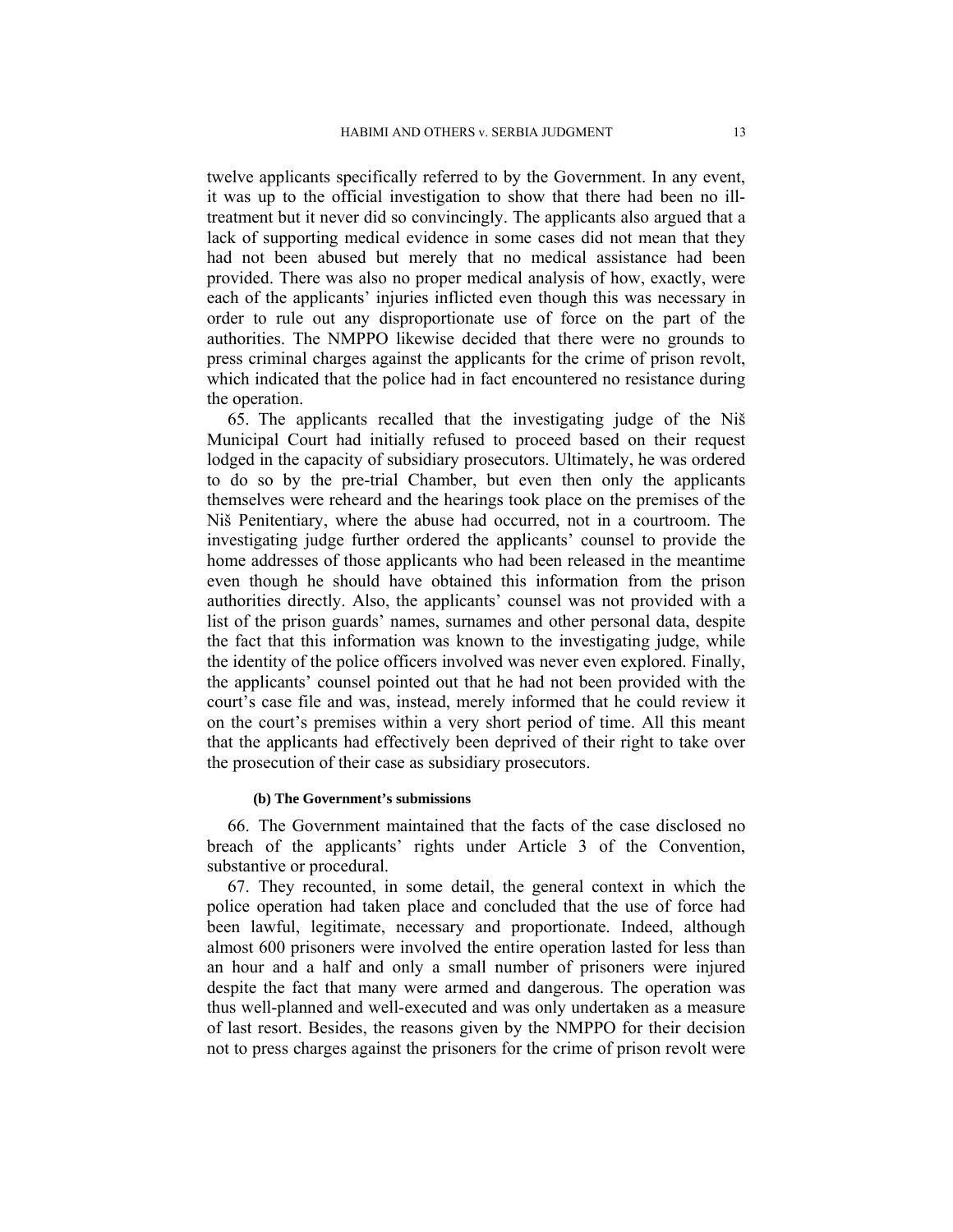very clear and could not, in any way, be interpreted to mean that the operation had been unnecessary or unjustified (see paragraph 41 above).

68. Additionally, violence started as soon as the prison guards had left the dormitories. The injuries sustained by the prisoners were therefore a consequence of violent clashes among themselves and/or their resistance to the intervention, or were caused due to the panic which ensued in the course thereof. In any event, there was no evidence that the twelve applicants referred to in paragraph 43 above suffered any injuries as a result of the intervention, while the injuries sustained by the remaining applicants were minor in character and as such below the threshold of Article 3 of the Convention.

69. There was also a proper investigation of the incident. An on-sight investigation was carried out in the presence of an investigating judge. The results were then forwarded to the NMPPO which took a reasoned position on the matter. The police officers involved in the operation gave their statements which were subsequently accepted by their commander. The prison guards and the applicants were likewise heard and the former denied using any force during the incident. At the request of the applicants' counsel additional procedural steps were undertaken by the investigating judge and he was informed thereof. However, the applicants counsel failed to adequately represent his clients. Had he made an effort to consult the casefile he could have taken over the prosecution of the case on behalf of the applicants, in their capacity as subsidiary prosecutors, at least in respect of the prison guards who had been identified. Additional measures aimed at the identification of the police officers could also have been requested. Instead, the applicants' counsel, who had also failed to attend any of the scheduled hearings, filed a very general request seeking the identification of all those he deemed responsible.

70. Finally, the Government submitted that the local medical authorities had acted fully in accordance with the relevant domestic legislation when they refused to provide copies of the applicants' medical files to their counsel who could, instead, have petitioned the courts in this respect. In any event, even in the absence of such a request, the courts ultimately obtained the documentation in question.

# *2. The Court's assessment*

# **(a) The procedural aspect**

#### *(i) The general principles*

71. The Court reiterates that where a person makes a credible assertion that he has suffered treatment contrary to Article 3 at the hands of State agents, that provision, read in conjunction with the general duty under Article 1 of the Convention to "secure to everyone within their jurisdiction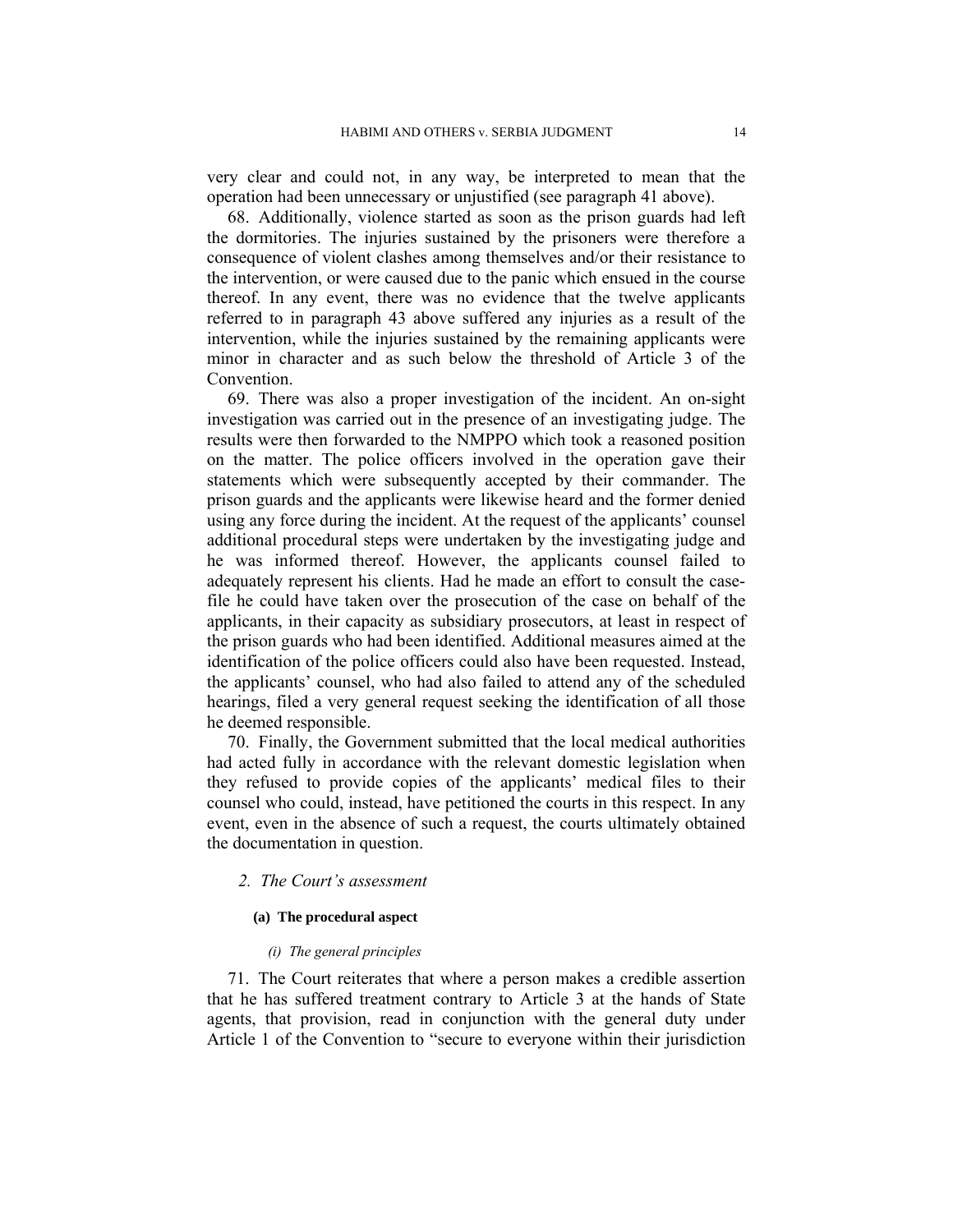the rights and freedoms defined in ... [the] Convention", requires by implication that there should be an effective official investigation (see, among many other authorities, *Labita v. Italy* [GC], no. 26772/95, § 131, ECHR 2000-IV).

72. Whatever the method of investigation, the authorities must act as soon as an official complaint has been lodged. Even when, strictly speaking, no complaint has been made, an investigation must be started if there are sufficiently clear indications that ill-treatment has been used (see *Stanimirović v. Serbia*, no. 26088/06, § 39, 18 October 2011). Victims of alleged violations are not required to pursue the prosecution of State agents suspected of ill-treatment on their own. This is a duty of the public prosecutor who is better equipped in that respect (*Stojnšek v. Slovenia*, no. 1926/03, § 79, 23 June 2009; and *Otašević v. Serbia*, no. 32198/07, § 25, 5 February 2013). If an applicant nonetheless takes over the prosecution and obtains a trial against the State agents accused of ill-treatment, those proceedings become an inherent part of the case and must be taken into account (see *V.D. v. Croatia*, no. 15526/10, § 53, 8 November 2011; *Butolen v. Slovenia*, no. 41356/08, § 70, 26 April 2012; and *Otašević*, cited above).

73. The investigation should be capable of leading to a determination of whether the force used by the State was or was not justified in the given circumstances and, in the latter case, to the identification and punishment of those responsible (see *Kaya v. Turkey* judgment of 19 February 1998, *Reports* 1998-I, § 87). The general legal prohibition of torture and inhuman and degrading treatment and punishment would otherwise, despite its fundamental importance, be ineffective in practice and it would be possible in some cases for State agents to abuse the rights of those within their control with virtual impunity (see *Labita*, cited above, § 131).

74. The investigation must likewise be thorough. That means that the authorities must always make a serious attempt to find out what happened and should not rely on hasty or ill-founded conclusions to close their investigation or as the basis of their decisions (see *Assenov and Others v. Bulgaria*, 28 October 1998, § 103 et seq., *Reports of Judgments and Decisions* 1998-VIII). They must take all reasonable steps available to them to secure the evidence concerning the incident, including, *inter alia,* eyewitness testimony and forensic evidence (see *Tanrıkulu v. Turkey* [GC], no. 23763/94, ECHR 1999-IV, § 104 et seq., and *Gül v. Turkey*, no. 22676/93, § 89, 14 December 2000). Any deficiency in the investigation which undermines its ability to establish the cause of injuries or the identity of the persons responsible will risk falling foul of this standard (see *Boicenco v. Moldova*, no. 41088/05, § 123, 11 July 2006).

75. Generally speaking, it is necessary for the persons responsible for and carrying out the investigation to be independent from those implicated in the events (see, for example, *Barbu Anghelescu v. Romania*,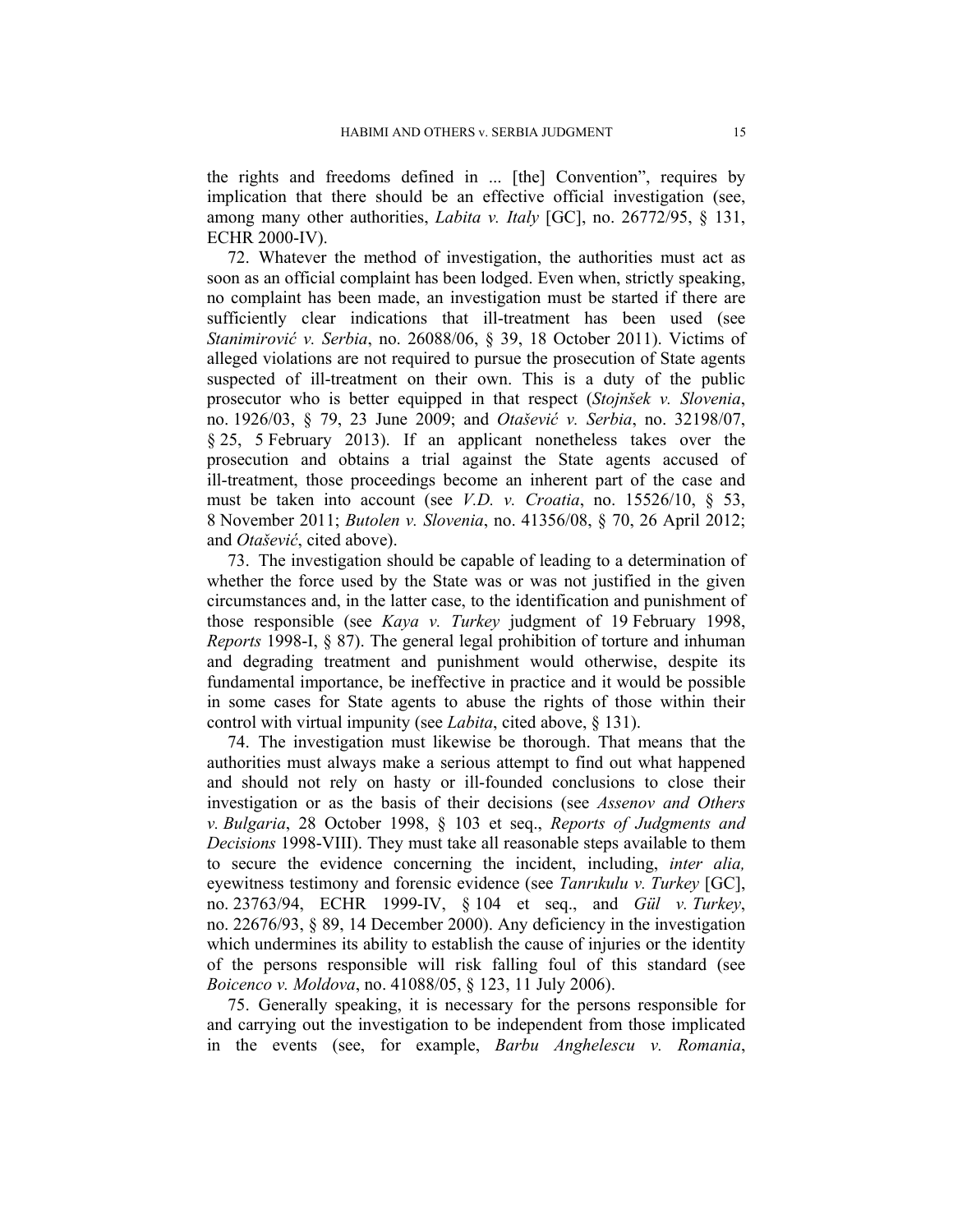no. 46430/99, § 66, 5 October 2004; and *Kurnaz and Others v. Turkey*, no. 36672/97, § 56, *in fine*, 24 July 2007). This means not only a lack of hierarchical or institutional connection but also independence in practice (see *Boicenco*, cited above, § 121; see also *Ergi v. Turkey*, 28 July 1998, §§ 83 and 84, *Reports of Judgments and Decisions* 1998-IV, where the public prosecutor's investigation showed a lack of independence through his heavy reliance on the information provided by the gendarmes implicated in the incident). Finally, the investigation must afford a sufficient element of public scrutiny to secure accountability. Whilst the degree of public scrutiny required may vary, the complainant must be afforded effective access to the investigatory procedure in all cases (see *Batı and Others v. Turkey*, nos. 33097/96 and 57834/00, § 137, ECHR 2004-IV).

#### *(ii) The application of these principles to the present case*

76. The Court considers that the applicants' complaints of abuse by police officers and/or prison guards are sufficiently credible to require an effective official investigation. The severity of the alleged ill-treatment is likewise above the threshold required under Article 3.

77. Turning to the investigation, the Court firstly notes that it was initially co-ordinated by the NMPPO. However, in practice, it was carried out almost exclusively by the police which obviously had an institutional connection with the Gendarmerie officers accused of the applicants' abuse, both being parts of the Ministry of Interior (see paragraphs 15-25 above).

78. Secondly, the NMPPO's rejection of the applicants' criminal complaints on 5 December 2007 never considered the statements given by the applicants themselves and consequently failed to address, *inter alia*, the issue of why would the applicants, who were all still in prison at that time, be so determined as to gratuitously accuse the police and/or the prison guards of their abuse. The NMPPO further attached particular importance to the opinion of the police officers' own commander, to the effect that the force used had been lawful and proportionate, which opinion could hardly be described as independent. Finally in discussing the injuries, the NMPPO did so in rather vague terms, mostly referring to "the prisoners" in general rather than the applicants and their injuries in particular (see paragraph 25 above).

79. Thirdly, the investigating judge of Niš Municipal Court ultimately got involved in the investigation. However, the said court's investigating judge only heard the applicants and obtained minutes of the applicants' statements given to other investigating judges. No witnesses, referred to in the applicants' criminal complaints, no police officers and no prison guards were ever heard by a judge (see paragraphs 28-38 above).

80. Fourthly, neither the investigating judge nor the NMPPO made an attempt to identify the police officers who had allegedly abused the applicants, although some of the latter were apparently able to identify the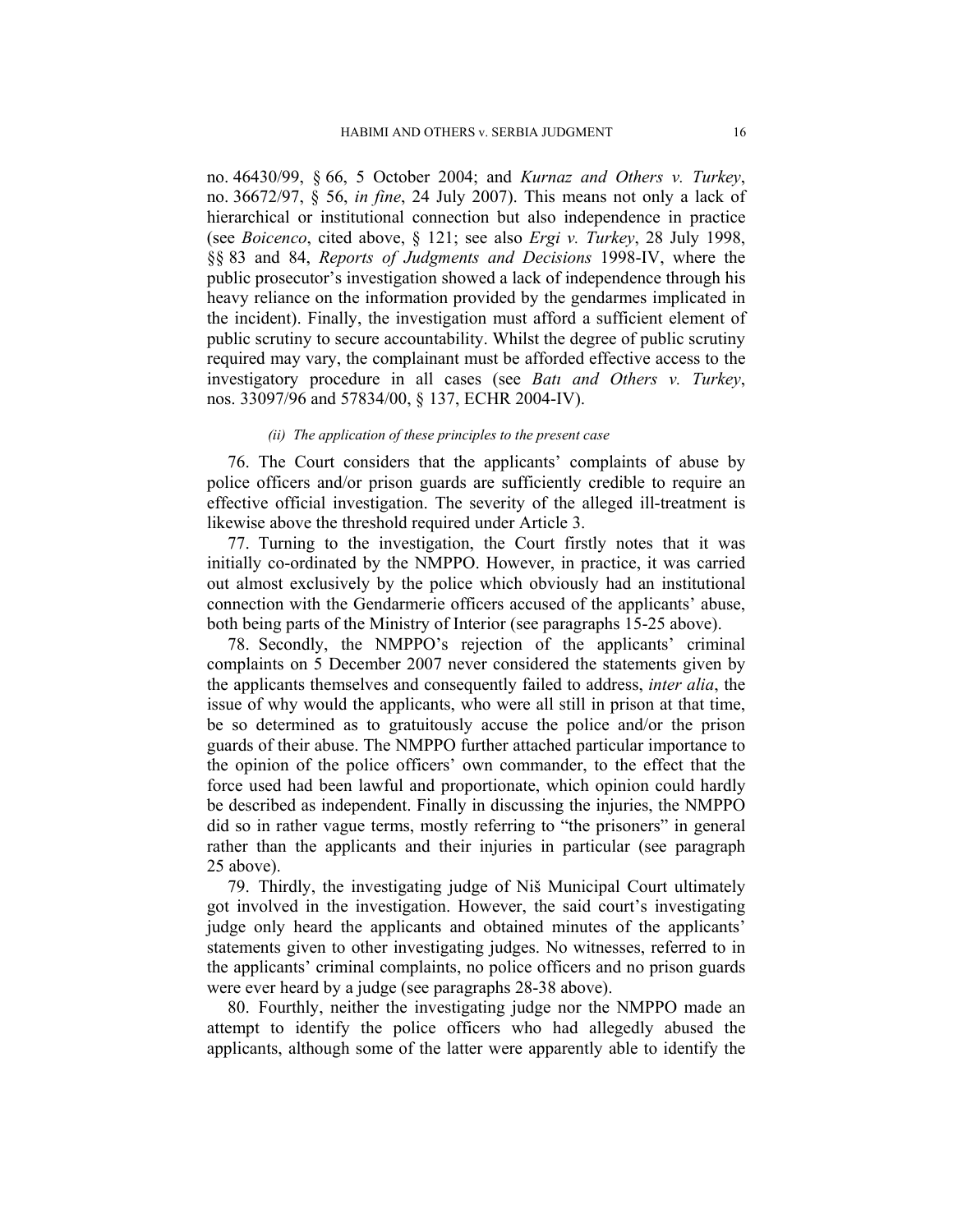former (see paragraph 36 above). Also, the applicants were not given an opportunity to confront their alleged or possible abusers even though there was evidence regarding the identities of both the officers who had used restraints during the intervention and of the prison guards involved (see paragraphs 15 and 20-22 above).

81. Fifthly, the Court notes that a number of applicants appear to have been heard, by the police and/or the investigating judge, on the premises of the Niš Penitentiary where several specifically stated that they were afraid to identify their abusers while others decided to withdraw their complaints. It seems quite striking that in these circumstances the investigating judge apparently did nothing to explore these indications of official intimidation (see paragraph 28 above).

82. Lastly, the applicants' counsel was denied access to their medical documentation. Whilst the Government maintain that it was up to the courts to obtain this information, which they ultimately did, and quite apart from whether the said refusal could be considered lawful (see paragraph 55 above), it seems particularly inappropriate that the applicants' efforts to substantiate their claims of ill-treatment would be hindered in such a way at the outset (see paragraph 42 above).

83. In view of the above, the Court dismisses the Government's preliminary objection, regarding the non-exhaustion of domestic remedies (see also paragraph 72 above), and finds that the applicants have suffered a violation of the procedural aspect of Article 3 of the Convention.

### **(b) The substantive aspect**

#### *(i) The general principles*

84. The Court reiterates that Article 3 of the Convention must be regarded as one of the most fundamental provisions of the Convention and as enshrining core values of the democratic societies making up the Council of Europe (see *Pretty v. the United Kingdom,* no. 2346/02, § 49, ECHR 2002-III). In contrast to the other provisions in the Convention, it is cast in absolute terms, without exception or proviso, or the possibility of derogation under Article 15 of the Convention (see, *inter alia*, *Chahal v. the United Kingdom*, judgment of 15 November 1996, § 79, *Reports of Judgments and Decisions* 1996-V).

85. According to the Court's settled case-law, ill-treatment must attain a minimum level of severity if it is to fall within the scope of Article 3. The assessment of this minimum level of severity is relative; it depends on all the circumstances of the case, such as the duration of the treatment, its physical and mental effects and, in some cases, the sex, age and state of health of the victim (see, among other authorities, *Gäfgen v. Germany* [GC], no. 22978/05, § 88, ECHR 2010; *Price v. the United Kingdom,*  no.. 33394/96, § 24, ECHR 2001-VII; and *Jalloh v. Germany* [GC],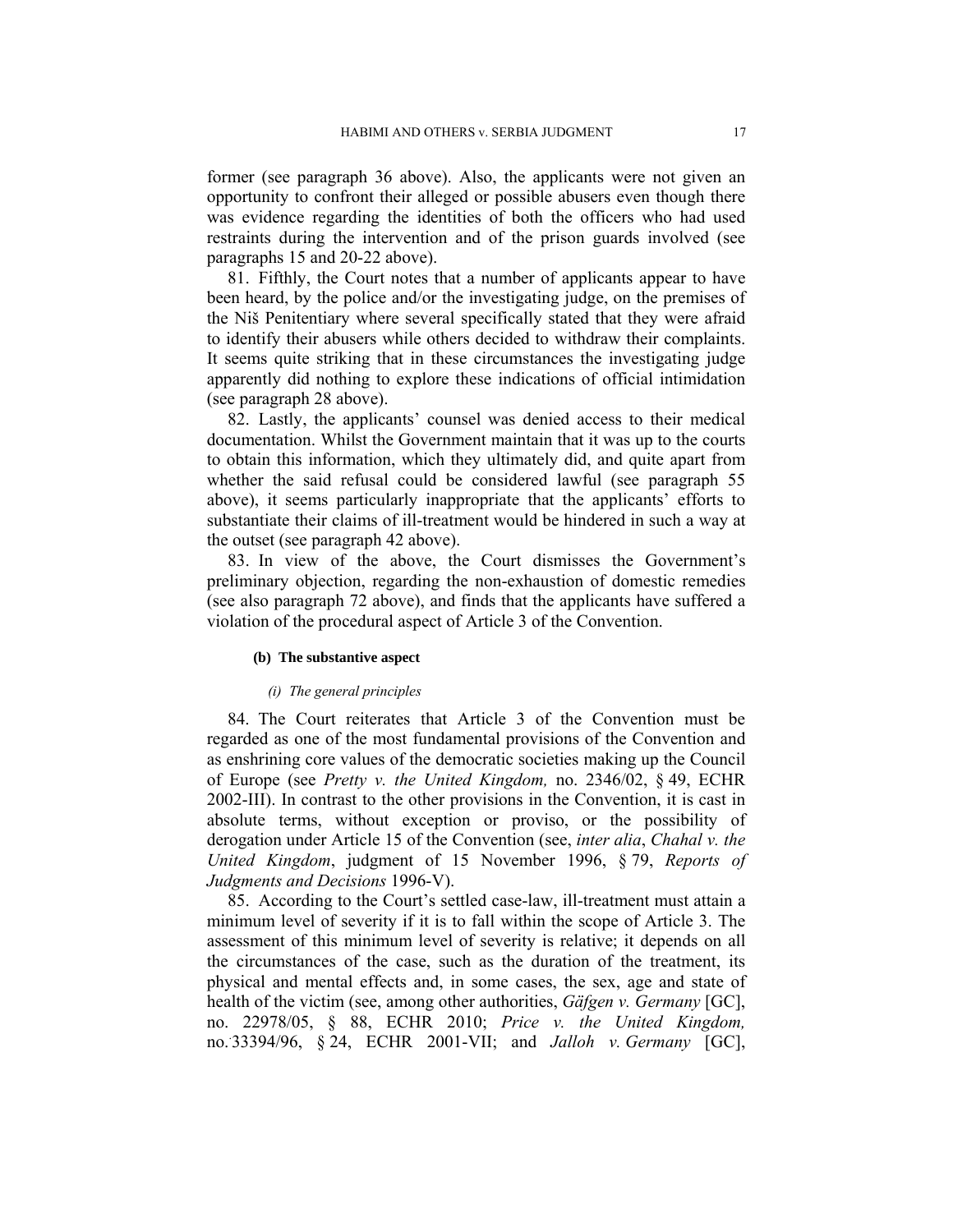no. 54810/00, § 67, 11 July 2006). Treatment has been held to be "inhuman" because, *inter alia*, it was premeditated, was applied for hours at a stretch and caused either actual bodily injury or intense physical and mental suffering (see *Labita*, cited above, § 120). It has been considered "degrading" when it was such as to arouse in its victims feelings of fear, anguish and inferiority capable of humiliating and debasing them and possibly breaking their physical or moral resistance (see *Hurtado v. Switzerland*, 28 January 1994, opinion of the Commission, § 67, Series A no. 280, and *Wieser v. Austria*, no. 2293/03, § 36, 22 February 2007). Torture, however, involves deliberate inhuman treatment causing very serious and cruel suffering (see, for example, *Aksoy v. Turkey*, judgment of 18 December 1996, *Reports* 1996-VI, p. 2279, § 64; *Aydın v. Turkey*, judgment of 25 September 1997, *Reports* 1997-VI, pp. 1891-92, §§ 83-84 and 86; and *Selmouni v. France* [GC], no. 25803/94).

86. In the context of detainees, the Court has emphasised that persons in custody are in a vulnerable position and that the authorities are under a duty to protect their physical well-being (see, among other authorities, *Sarban v. Moldova*, no. 3456/05, § 77, 4 October 2005; and *Mouisel v. France*, no. 67263/01, § 40, ECHR 2002-IX). Any recourse to physical force in respect of a person deprived of his liberty which has not been made strictly necessary by his own conduct diminishes human dignity and is in principle an infringement of the rights set forth in Article 3 of the Convention (see *Sheydayev v. Russia*, no. 65859/01, § 59, 7 December 2006; *Ribitsch v. Austria*, judgment of 4 December 1995, Series A no. 336, § 38; and *Krastanov v. Bulgaria*, no. 50222/99, § 53, 30 September 2004). The Court is, of course, mindful of the potential for violence that exists in penal institutions and of the fact that disobedience by detainees may quickly degenerate into a riot (see *Gömi and Others v. Turkey*, no. 35962/97, § 77, 21 December 2006). It accepts therefore that the use of force may be necessary on occasion to ensure prison security, to maintain order or prevent crime. Nevertheless, such force may be used only if indispensable and must not be excessive (see *Vladimir Romanov v. Russia*, no. 41461/02, § 63, 24 July 2008).

87. Allegations of ill-treatment have to be supported by appropriate evidence. In assessing evidence, the Court has generally applied the standard of proof of "beyond reasonable doubt" (see *Ireland v. the United Kingdom*, judgment of 18 January 1978, Series A no. 25, pp. 64-65, § 161). However, such proof may follow from the coexistence of sufficiently strong, clear and concordant inferences or of similar unrebutted presumptions of fact. Where the events at issue lie wholly, or in large part, within the exclusive knowledge of the authorities, as in the case of persons within their control in custody, strong presumptions of fact will arise in respect of injuries occurring during such detention. Indeed, the burden of proof may be regarded as resting on the authorities to provide a satisfactory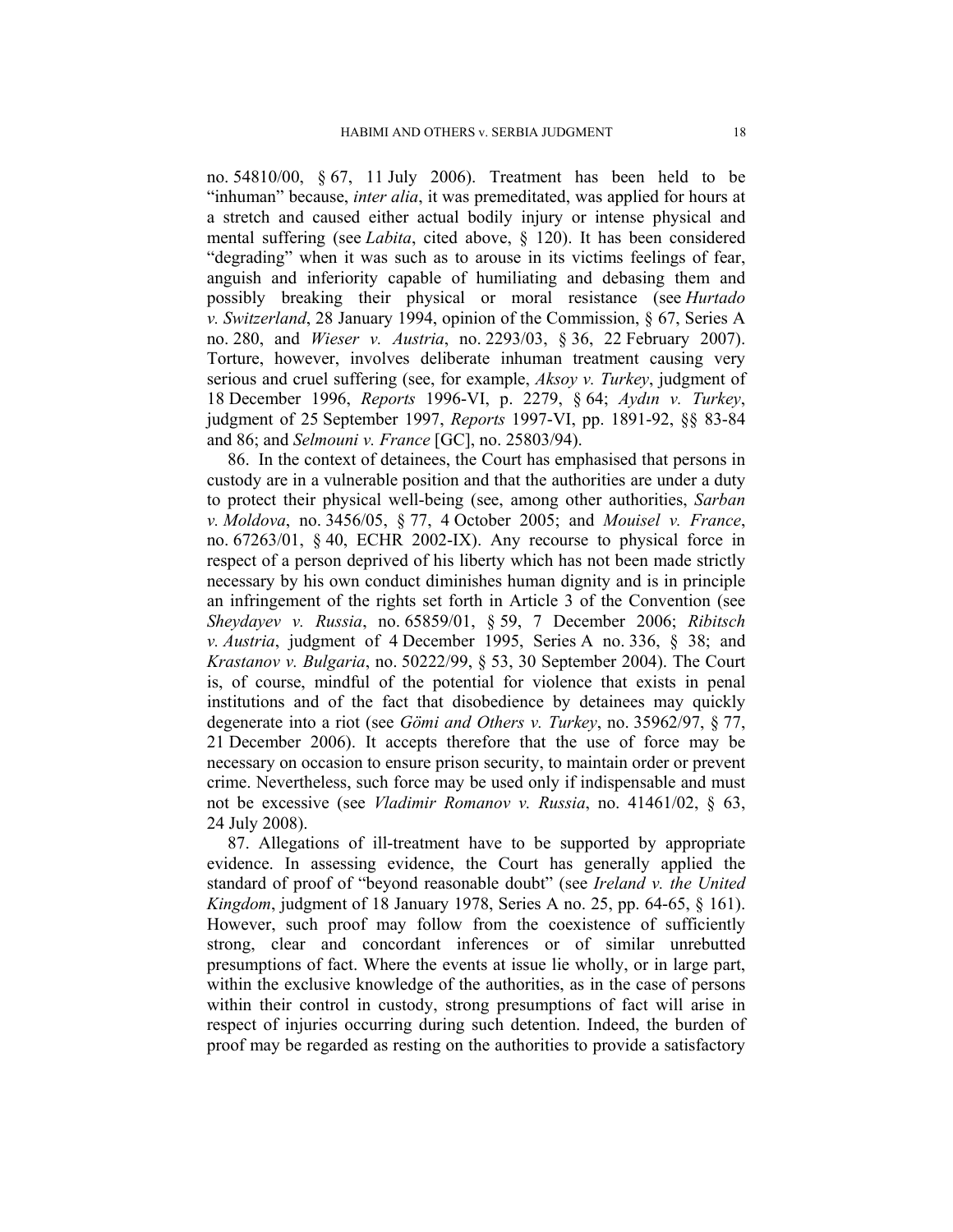and convincing explanation (see *Salman v. Turkey* [GC], no. 21986/93, § 100, ECHR 2000-VII). Whilst it is not, in principle, the Court's task to substitute its own assessment of the facts for that of the domestic courts, the Court is nevertheless not bound by the domestic courts' findings in this regard (see, for example, *Ribitsch, cited above,* § 32).

### *(ii) The application of these principles to the present case*

88. The Court notes that it is accepted by the parties that on 23 November 2006, as a consequence of the pressure applied by a number of prisoners, all prison staff, including the guards, vacated the dormitories of the Niš Penitentiary. Almost 600 prisoners were thus left without any official supervision until 24 November 2006 when, following a large-scale police intervention, the protests were ultimately brought to an end (see paragraphs 8-10 above). In these circumstances, it is clear that any events during that period, up until the very conclusion of the police operation, did not "lie wholly, or in large part, within the exclusive knowledge of the authorities" and that any allegations of ill-treatment would have to be substantiated "beyond a reasonable doubt".

89. Whilst most applicants had medical evidence of the injuries sustained during the relevant period and practically all had referred to witnesses in support of their allegations of ill-treatment at the hands of the police and/or the prison guards this is not sufficient for the Court to conclude, certainly not beyond a reasonable doubt, that they had indeed been abused in breach of Article 3 of the Convention (see, *mutatis mutandis*, *Gömi and Others*, cited above, § 77). Specifically, there are some indications to the effect that the injuries sustained or allegedly sustained by the applicants might have been caused as a consequence of score-settling between the prisoners themselves or due to the panic which had ensued in the course of the intervention (see paragraphs 8, 12, 22 and 25 above). Furthermore, there are reports to the effect that some prisoners, again possibly including the applicants, had offered resistance during the intervention and it is undisputed that a large number of weapons were seized by the prison authorities on 24 November 2006 (see paragraphs 9, 12, 14, and 25 above).

90. Finally, the Court notes that on 31 January 2007 the NMPPO decided that there were no grounds to bring a criminal case against any of the prisoners involved in the revolt only because they "had never had the intent to use force in order to escape from prison", which was a necessary precondition for the existence of the crime in question (see paragraph 41 above). The Court is of the opinion that this decision cannot therefore be interpreted to mean, as suggested by the applicants, that the police operation as such had been unwarranted.

91. In view of the foregoing, the Court cannot but find that there has been no violation of the substantive aspect of Article 3 of the Convention,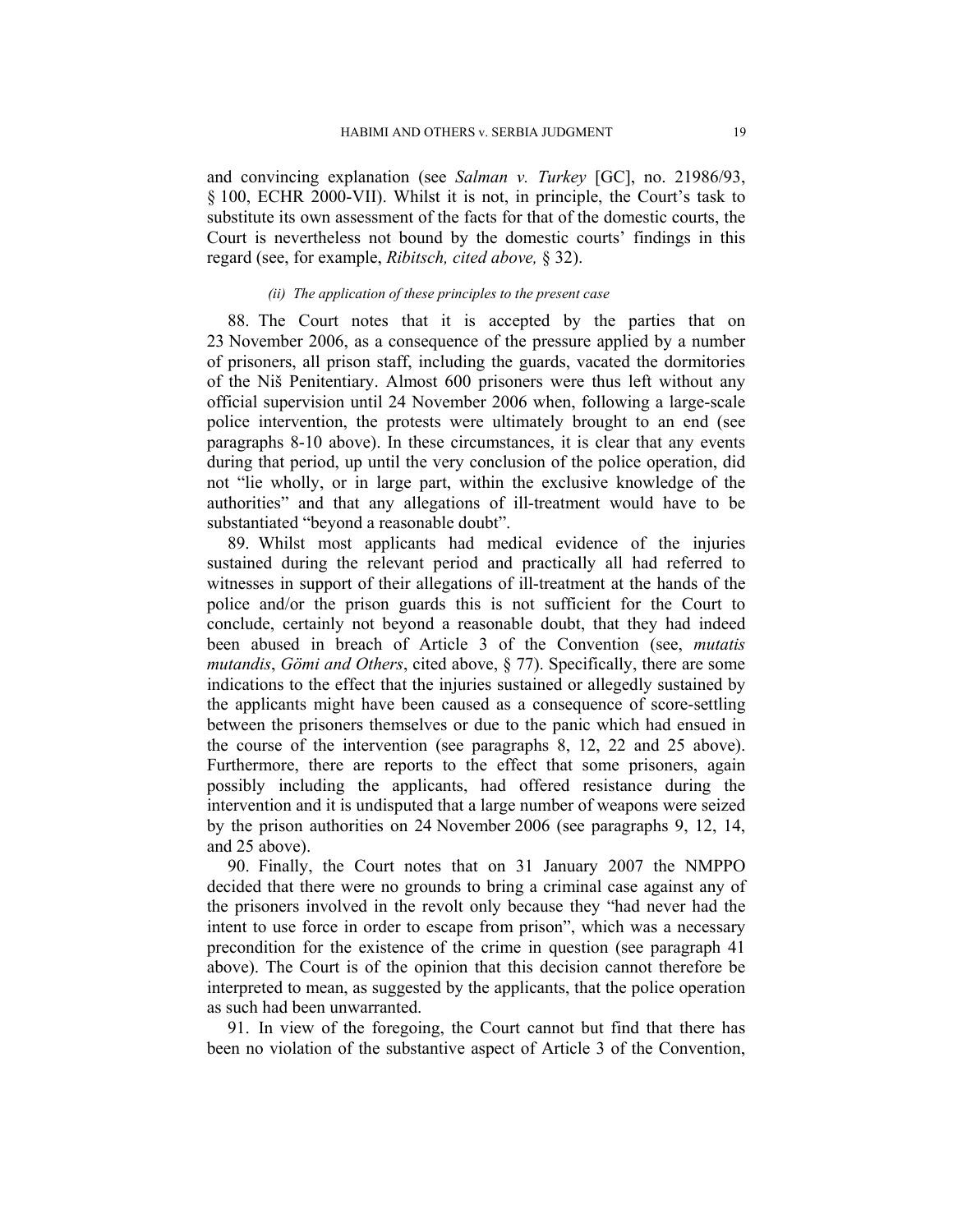the investigation carried out by the Serbian authorities themselves having also not fully clarified the relevant facts. The Court further finds that in the light of this conclusion it is not necessary to decide on the Government's preliminary objection regarding the applicants' victim status (see, *mutatis mutandis*, *Palić v. Bosnia and Herzegovina*, no. 4704/04, § 81, 15 February 2011).

# II. APPLICATION OF ARTICLE 41 OF THE CONVENTION

92. Article 41 of the Convention provides:

"If the Court finds that there has been a violation of the Convention or the Protocols thereto, and if the internal law of the High Contracting Party concerned allows only partial reparation to be made, the Court shall, if necessary, afford just satisfaction to the injured party."

#### **A. Damage**

93. The applicants sought compensation for the non-pecuniary damage suffered. Specifically, Mr Adnan Habimi, Mr Bojan Vučković, Mr Srđan Lomigora, Mr Robert Franc and Mr Darko Savić claimed 10,000 euros (EUR) each, while Mr Siniša Stanković and Mr Vladimir Ivljanin claimed EUR 6,000 each. The remaining applicants claimed EUR 4,000 each.

94. The Government contested these claims.

95. The Court considers that the applicants have certainly suffered some non-pecuniary damage. Having regard to the nature of the violation found in the present case and making its assessment on an equitable basis, as required by Article 41 of the Convention, the Court awards the sum of EUR 3,500 to each applicant.

### **B. Costs and expenses**

96. The applicants also jointly claimed EUR 3,038.82 for the costs and expenses incurred before the domestic authorities and EUR 8,500 for those incurred before the Court.

97. The Government contested these claims.

98. According to the Court's case-law, an applicant is entitled to the reimbursement of costs and expenses only in so far as it has been shown that these have been actually and necessarily incurred and were also reasonable as to their quantum. That is, the applicant must have paid them, or be bound to pay them, pursuant to a legal or contractual obligation, and they must have been unavoidable in order to prevent the violation found or to obtain redress.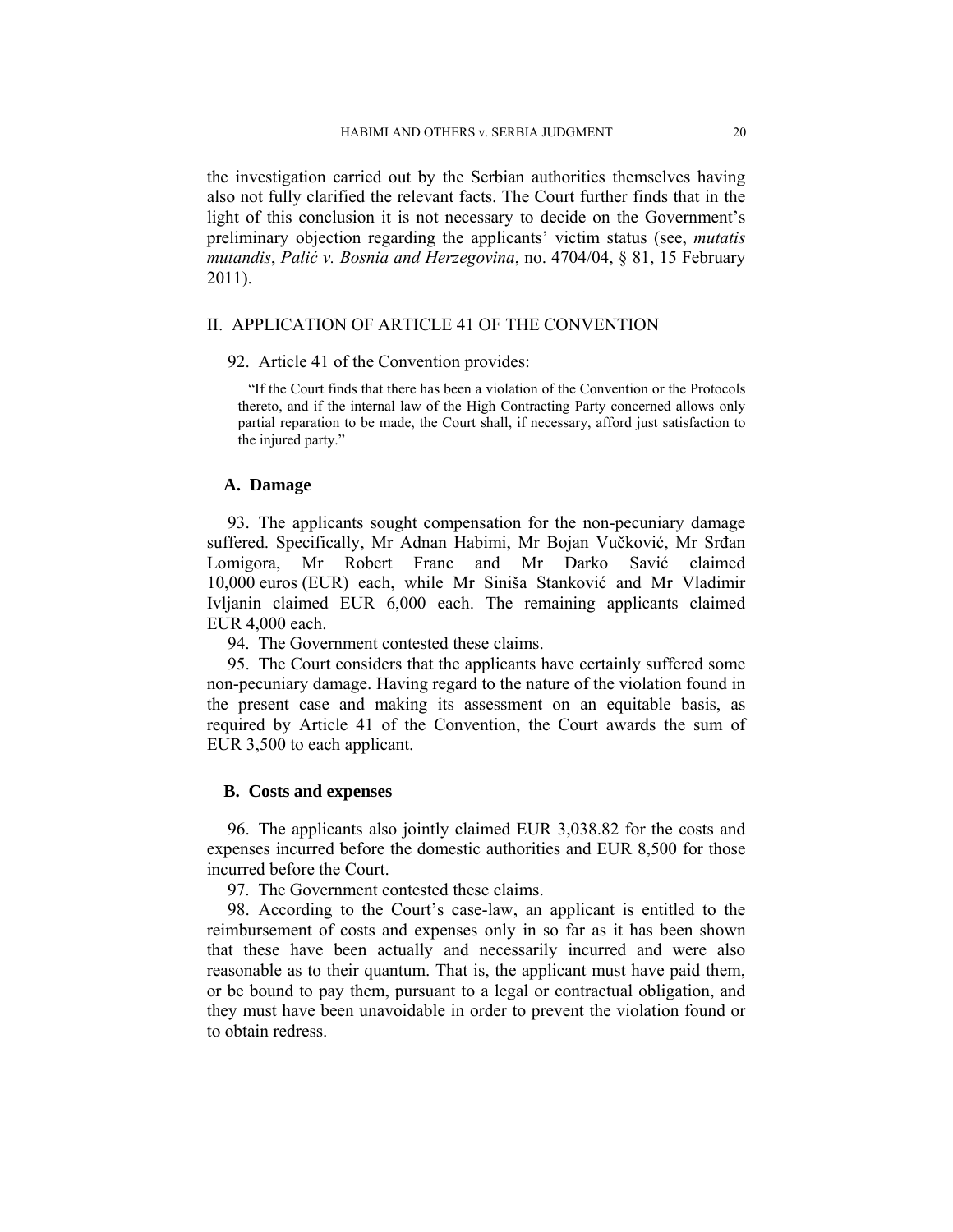99. In the present case, regard being had to the documents in its possession and the above criteria, the Court considers it reasonable to award to the applicants jointly the sum of EUR 5,000 for the costs and expenses incurred domestically, as well as the costs and expenses incurred before the Court.

# **C. Default interest**

100. The Court considers it appropriate that the default interest rate should be based on the marginal lending rate of the European Central Bank, to which should be added three percentage points.

# FOR THESE REASONS, THE COURT, UNANIMOUSLY,

- 1. *Joins to the merits* the Government's preliminary objection as to the nonexhaustion of domestic remedies and *rejects* it;
- 2. *Joins to the merits* the Government's preliminary objection as to the applicants' victim status;
- 3. *Declares* the application admissible;
- 4. *Holds* that there has been a violation of the procedural aspect of Article 3 of the Convention;
- 5. *Holds* that there has been no violation of the substantive aspect of Article 3 of the Convention;
- 6. *Holds* that in the light of its conclusion under point 5 it is not necessary to decide on the Governments' preliminary objection regarding the applicants' victim status mentioned in point 2;
- 7. *Holds*

(a) that the respondent State is to pay, within three months from the date on which the judgment becomes final in accordance with Article 44 § 2 of the Convention, the following amounts, to be converted into the currency of the respondent State at the rate applicable at the date of settlement:

(i) EUR 3,500 (three thousand and five hundred euros) to each applicant, plus any tax that may be chargeable, in respect of nonpecuniary damage;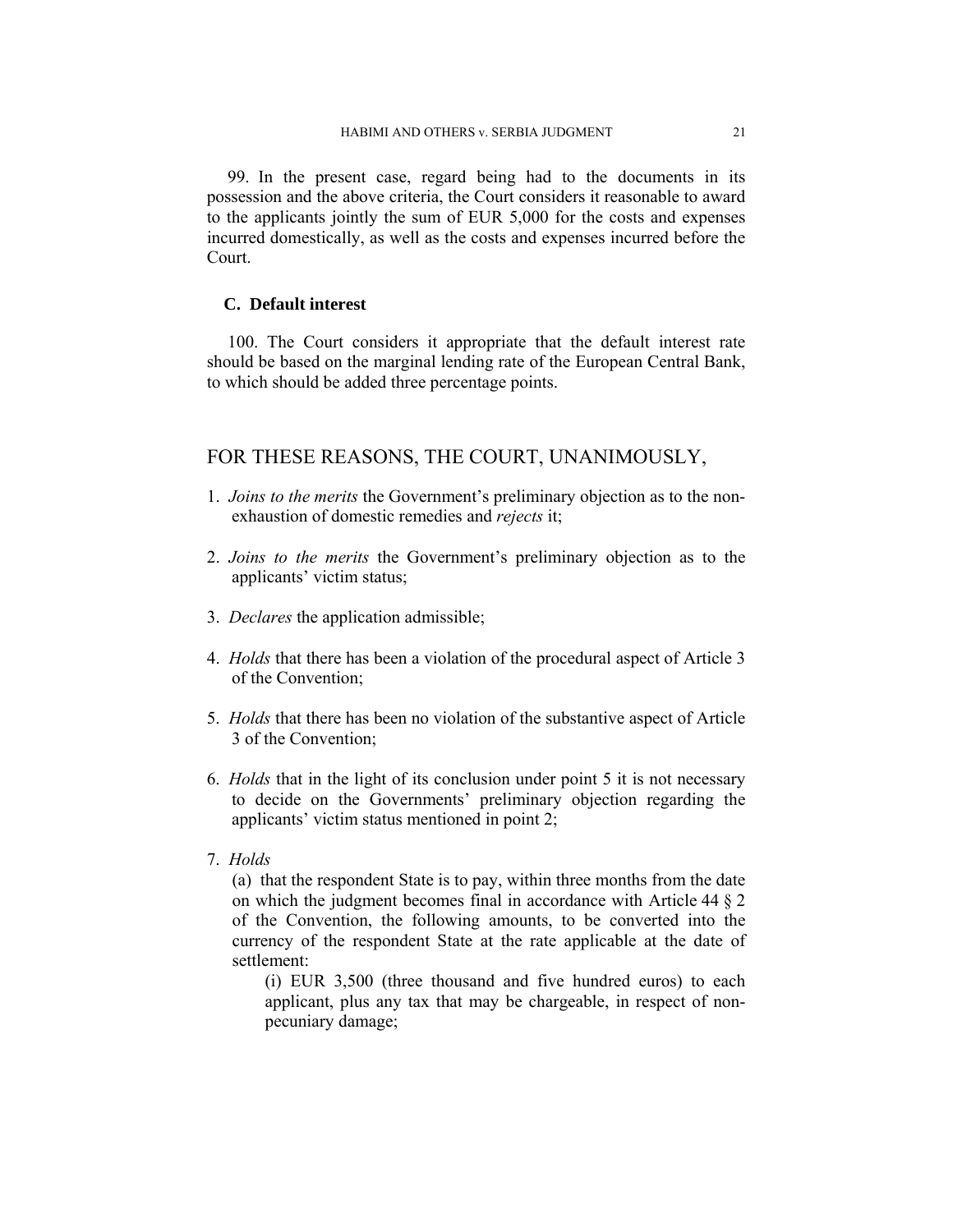(ii) EUR 5,000 (five thousand euros) to the applicants jointly, plus any tax that may be chargeable to them, in respect of costs and expenses;

(b) that from the expiry of the above-mentioned three months until settlement simple interest shall be payable on the above amounts at a rate equal to the marginal lending rate of the European Central Bank during the default period plus three percentage points;

8. *Dismisses* the remainder of the applicants' claims for just satisfaction.

Done in English, and notified in writing on 3 June 2014, pursuant to Rule 77 §§ 2 and 3 of the Rules of Court.

Santiago Quesada Josep Casadevall<br>Registrar President President Registrar